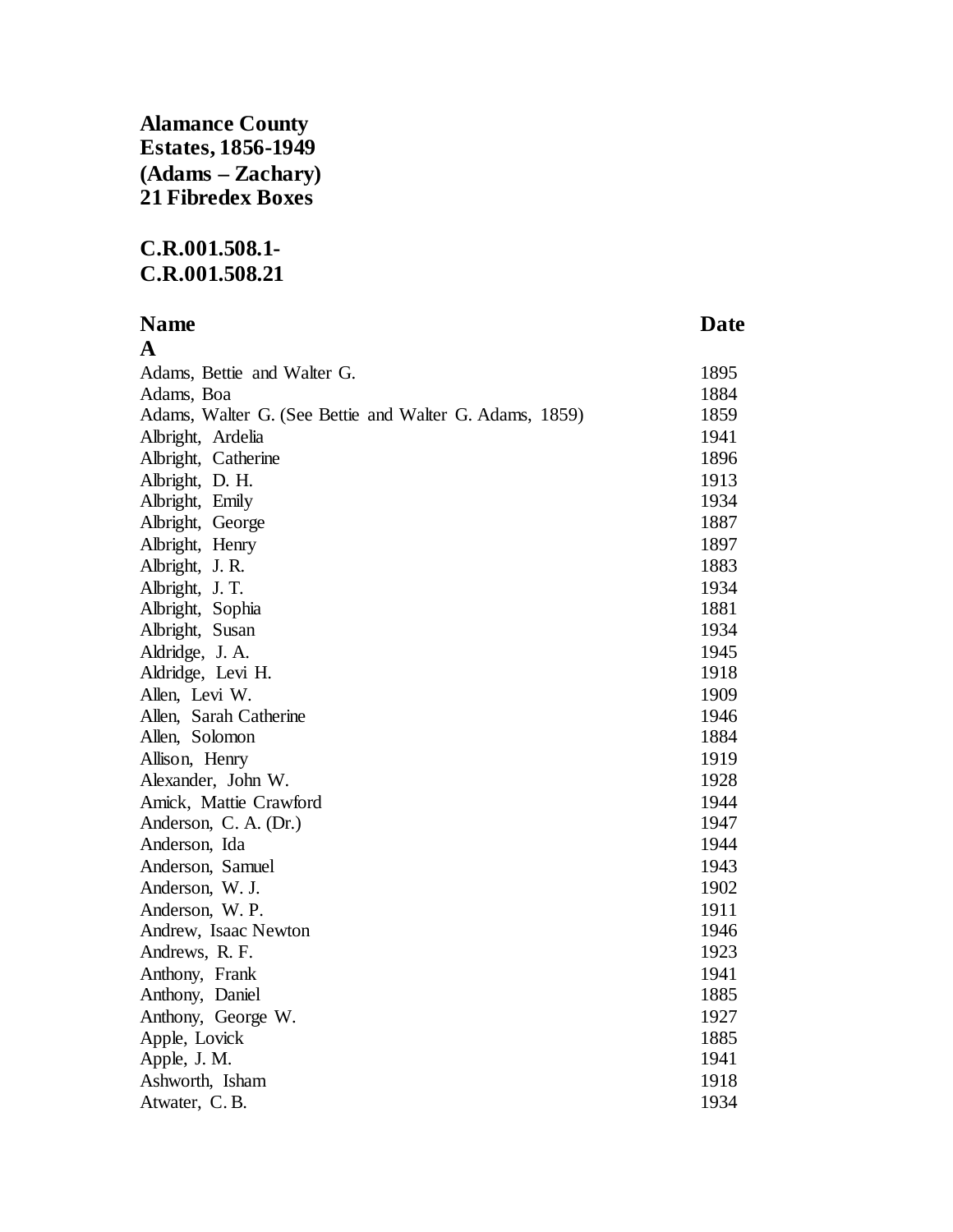| <b>Name</b>           | Date |
|-----------------------|------|
| Ausley, R. G.         | 1941 |
| Ausley, William S.    | 1941 |
| B                     |      |
| Baldwin, Barbara      | 1883 |
| Banks, Daniel         | 1944 |
| Barbee, L. M.         | 1907 |
| Barber, David R.      | 1925 |
| Barker, J. C.         | 1919 |
| Barker, Minnie J.     | 1919 |
| Barker, T. B.         | 1924 |
| Barnwell, John A.     | 1946 |
| Barnwell, Robert S.   | 1891 |
| Barnwell, R.W.        | 1944 |
| Barnwell, William P.  | 1894 |
| Barton, Cornelia C.   | 1915 |
| Barton, J. S.         | 1909 |
| Bason, Isacc          | 1894 |
| Bason, Jeremiah       | 1881 |
| Bason, John W.        | 1923 |
| Bason, J.W.           | 1904 |
| Bason, W.F.,          | 1893 |
| Bass, D. B.           | 1942 |
| Bass, J. Deway        | 1947 |
| Bauer, August         | 1940 |
| Bayliff, Marion       | 1889 |
| Baynes, Mary L.       | 1918 |
| Baynes, L. W. A.      | 1919 |
| Baynes, S.Y.          | 1909 |
| Bell, Caroline        | 1935 |
| Benson, B. S.         | 1933 |
| Benson, Julia         | 1887 |
| Benson, William       | 1894 |
| Bird, Thomas          | 1880 |
| Bishop, Eliza J.      | 1942 |
| Blackman, J. A.       | 1932 |
| Blakey, L. J.         | 1948 |
| Blanchard, F. U.      | 1934 |
| Blanchard, T. R.      | 1944 |
| Blanchard, William A. | 1916 |
| Boggs, Elizabeth      | 1943 |
| Boggs, Joe            | 1939 |
| Bonner, Alice Sharpe  | 1943 |
| Boon, Jacob A.        | 1882 |
| Boon, Joel            | 1894 |
| Boone, L. A.          | 1920 |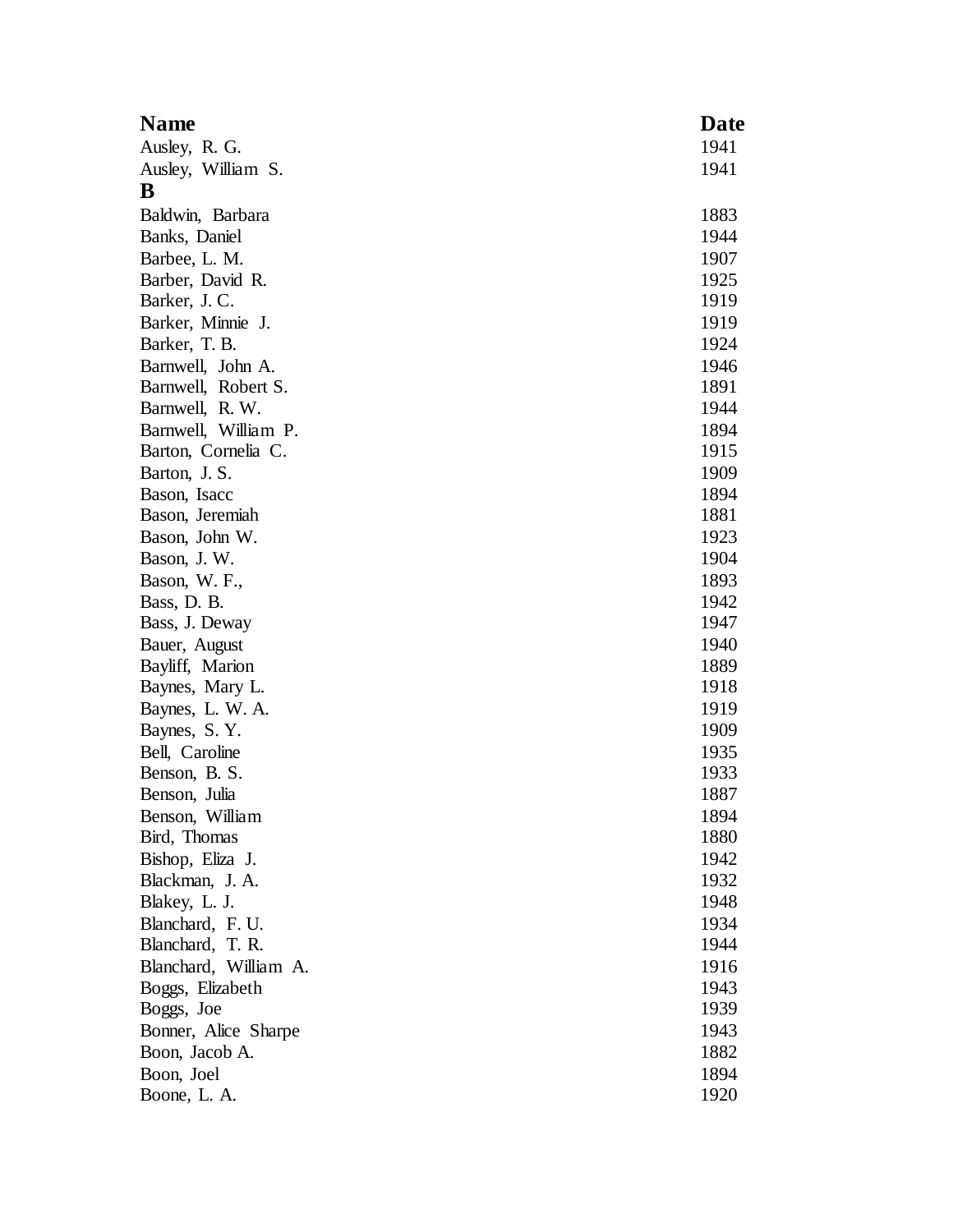| <b>Name</b>                                                      | Date |
|------------------------------------------------------------------|------|
| Boone, J.W.                                                      | 1934 |
| Boon, Lewis S.                                                   | 1890 |
| Boone, William M.                                                | 1916 |
| Boswell, Fannie L.                                               | 1930 |
| Boswell, J. B.                                                   | 1948 |
| Bowles, W.T.                                                     | 1922 |
| Bracken, Ann                                                     | 1872 |
| Bradley, George                                                  | 1931 |
| Bradshaw, A. F.                                                  | 1911 |
| Bradshaw, Ann                                                    | 1878 |
| Bradshaw, John M.                                                | 1929 |
| Bradshaw, J. P.                                                  | 1942 |
| Brannock, George                                                 | 1902 |
| Braxton, C.M.                                                    | 1947 |
| Braxton, J.W.                                                    | 1920 |
| Bright, Charlie H.                                               | 1943 |
| Bright, G. W.                                                    | 1937 |
| Bristow, J. F.                                                   | 1915 |
| Brooks, Flora L.                                                 | 1935 |
| Brooks, J.F.                                                     | 1933 |
| Brown, Letitia,                                                  | 1923 |
| Brown, Levi                                                      | 1912 |
| Brown, W. M.                                                     | 1934 |
| Browning, W.P.                                                   | 1898 |
| Bryan, Donnie A., Willard, and Mildred,                          | 1947 |
| Bryan, J. A                                                      | 1941 |
| Bryan, Mildred (See Donnie A., Willard, and Mildred Bryan, 1947) | 1947 |
| Bryan, Willard (See Donnie A., Willard, and Mildred Bryan, 1947) | 1947 |
| Buckner, Margaret                                                | 1901 |
| Buckner, W. M.                                                   | 1937 |
| Bullard, Thomas                                                  | 1930 |
| Bumhardt, Jacob                                                  | 1892 |
| $\mathbf C$                                                      |      |
| Cable, Israel                                                    | 1879 |
| Cable, Sarah                                                     | 1915 |
| Cantrell, Artelia Elizabeth, Rutha Adeline, Parmela Ann,         | 1880 |
| Capps, A. J.                                                     | 1929 |
| Capps, H. J.                                                     | 1937 |
| Capps, William                                                   | 1904 |
| Carden, James I.                                                 | 1940 |
| Cardwell, N.S.                                                   | 1944 |
| Carrigan, James E., Jr.                                          | 1949 |
| Carter, Bessie                                                   | 1946 |
| Carter, Mary                                                     | 1910 |
| Carter, T. J.                                                    | 1934 |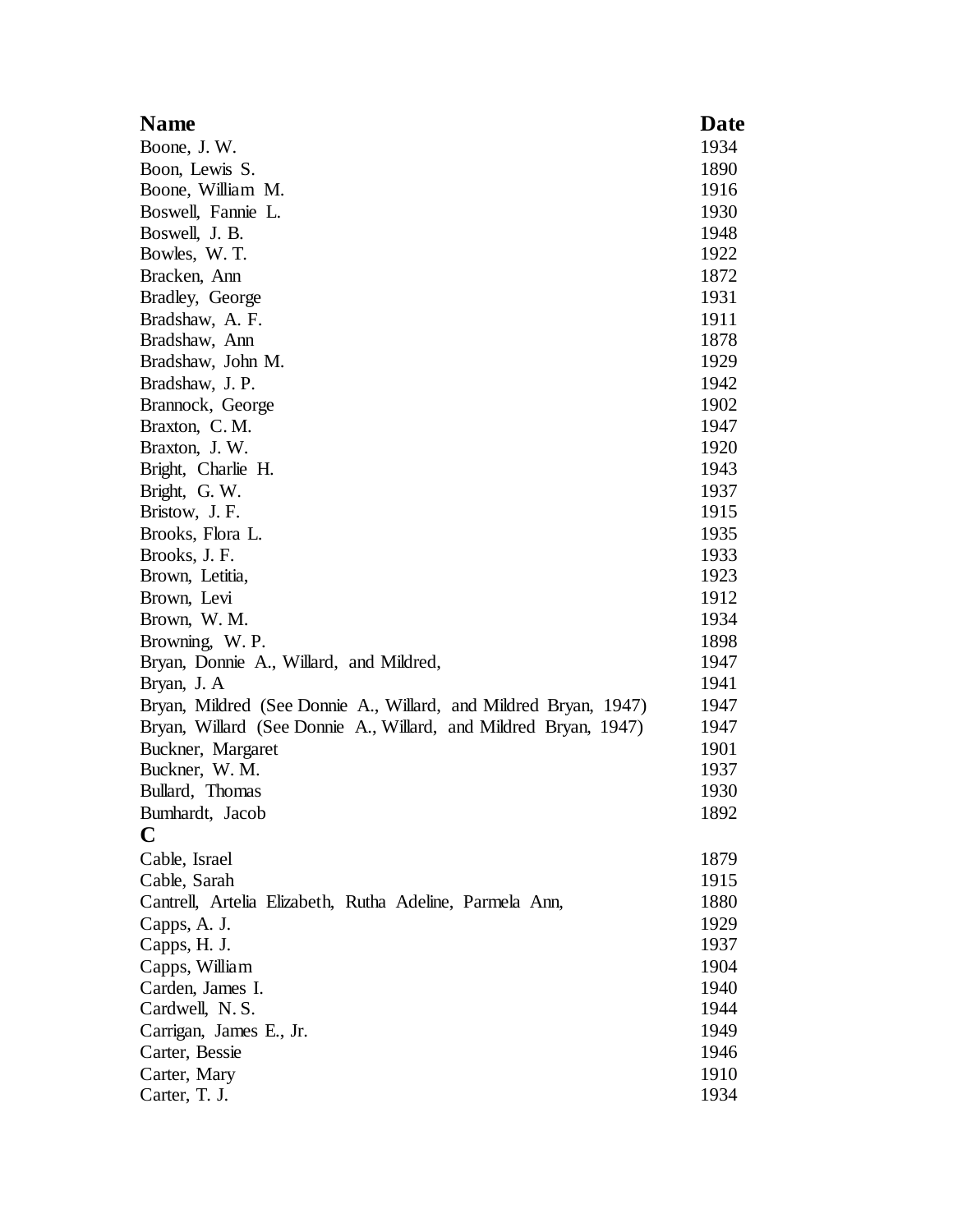| <b>Name</b>                         | Date |
|-------------------------------------|------|
| Cates, Elmina                       | 1940 |
| Cates, J. N.                        | 1943 |
| Cates, P.W.                         | 1916 |
| Chandler, Queen                     | 1905 |
| Cheek, D.W.                         | 1947 |
| Cheek, Low                          | 1941 |
| Christman, Mary Moore               | 1935 |
| Clade, W. J.                        | 1936 |
| Clapp, Daniel                       | 1880 |
| Clapp, D. E.                        | 1940 |
| Clapp, David                        | 1893 |
| Clapp, Eli                          | 1900 |
| Clapps, Robert R.                   | 1903 |
| Clark, Guy                          | 1935 |
| Clarke, John A.                     | 1947 |
| Clendenin (Clendennen), Ella Fisher | 1943 |
| Clendenin, L. M. (Mrs.)             | 1941 |
| Clymer, Phelina                     | 1909 |
| Cobb, Susan                         | 1884 |
| Coble, G. W.                        | 1914 |
| Coble, G. W. (Mrs.)                 | 1937 |
| Coble, Henderson                    | 1893 |
| Coble, Jon L.                       | 1890 |
| Coble, Milton                       | 1896 |
| Coble, Sallie E.                    | 1913 |
| Coble, Thomas F.                    | 1940 |
| Coble, Sarah A.                     | 1927 |
| Coble, W. N.                        | 1929 |
| Coble, William                      | 1889 |
| Coble, W.W.                         | 1931 |
| Coble, William                      | 1914 |
| Coble, Y.D.                         | 1936 |
| Coleman, J. H. S.                   | 1923 |
| Coleman, C. E. (Mrs.)               | 1938 |
| Cook, A. M.                         | 1944 |
| Cook, R. N.                         | 1926 |
| Cooke, E. M.                        | 1926 |
| Cooper, Alson G.                    | 1914 |
| Cooper, Lizzie                      | 1924 |
| Cooper, W. L., Sr.                  | 1933 |
| Corn, Dickerson                     | 1881 |
| Corn, Egbert                        | 1885 |
| Corn, John                          | 1896 |
| Corn, Richardson                    | 1878 |
| Councilman, H. C.                   | 1920 |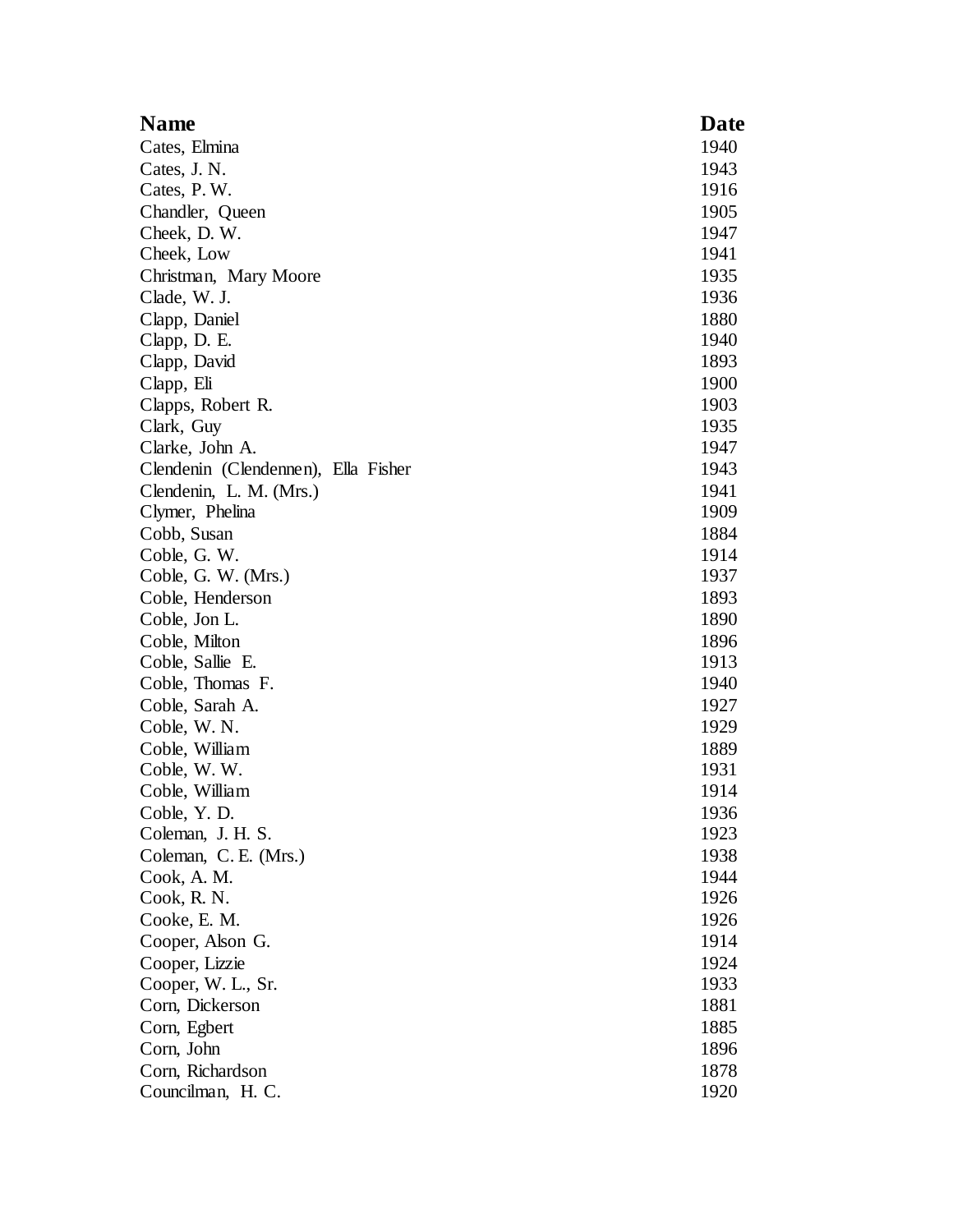| <b>Name</b>                                               | Date |
|-----------------------------------------------------------|------|
| Covington, W.F.                                           | 1911 |
| Crabtree, Isaac (See estate of Eliza Kirkpatrick)         |      |
| Crawford, Henderson                                       | 1880 |
| Crawford, Henderson                                       | 1902 |
| Crawford, J. F.                                           | 1946 |
| Crawford, Samuel J., 1906, (See also estate of J. W. Lea) | 1906 |
| Crouse, Alford B.                                         | 1932 |
| Crutchfield, J. Lee                                       | 1933 |
| Crutchfield, W. J.                                        | 1934 |
| Curl, Robert                                              | 1945 |
| Cummings, Henry                                           | 1894 |
| Currie, Margaret                                          | 1916 |
| D                                                         |      |
| Dailey, E. L.                                             | 1935 |
| Dailey, J. G.,                                            | 1911 |
| Dark, William                                             | n.d. |
| Davis, A. L.                                              | 1921 |
| Davis, Charles W.                                         | 1891 |
| Davis, E. C.                                              | 1920 |
| Davis, Louise Jones                                       | 1939 |
| Day, Baxter                                               | 1936 |
| De Bruler, J. F.                                          | 1940 |
| De Moss, D. D., Sr.                                       | 1924 |
| Dennis, Bertie                                            | 1945 |
| Dennis, J. M.                                             | 1939 |
| Denny, James W.                                           | 1891 |
| Dickens, Edward R.                                        | 1947 |
| Dickey, J. A.                                             | 1912 |
| Dickey, J. G.                                             | 1887 |
| Dickey, Mary A.                                           | 1888 |
| Dickey, R. C.                                             | 1926 |
| Dickey, William                                           | 1883 |
| Dillard, A. F.                                            | 1933 |
| Dixon, Alvin                                              | 1918 |
| Dixon, Caleb                                              | 1888 |
| Dixon, Cicero                                             | 1941 |
| Dixon, John                                               | 1871 |
| Dixon, John                                               | 1929 |
| Dixon, L. Rufus                                           | 1921 |
| Dixon, Maria                                              | 1935 |
| Dixon, W. Stewart                                         | 1912 |
| Duck, Alice M.                                            | 1935 |
| Duck, Robert S.                                           | 1940 |
| Durharn, James                                            | 1883 |
| Durham, Thomas                                            | 1920 |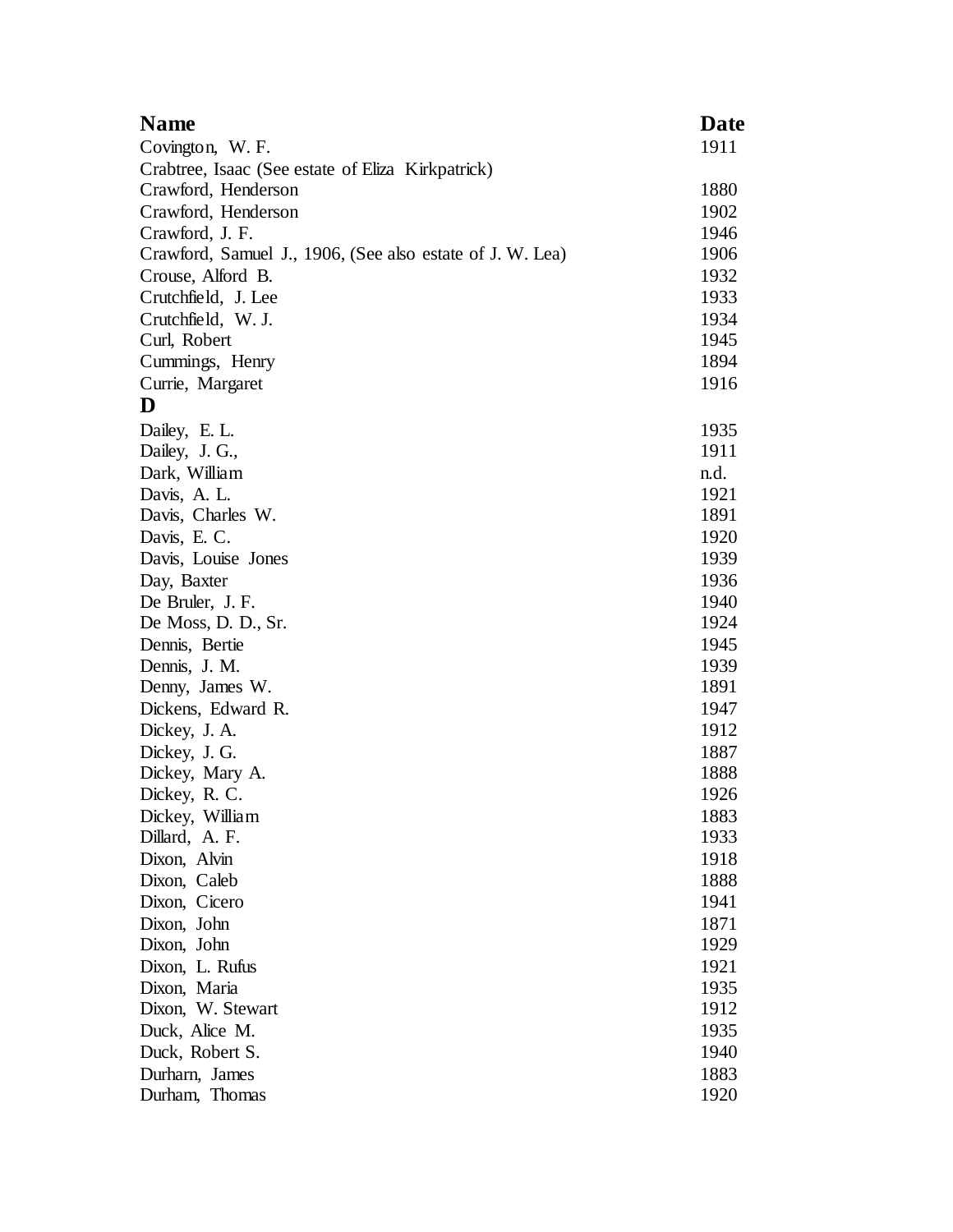| <b>Name</b>                                     | Date |
|-------------------------------------------------|------|
| Durham, W. P.                                   | 1918 |
| E                                               |      |
| Eccles, Sarah                                   | 1887 |
| Ector, James A.                                 | 1898 |
| Ector, J. P.                                    | 1916 |
| Ellis, John                                     | 1947 |
| Enoch, Ed                                       | 1940 |
| Evans, Emma Murray                              | 1935 |
| Evans, Maggie E.                                | 1890 |
| F                                               |      |
| Faucett, James A                                | 1888 |
| Faucett, John R.                                | 1878 |
| Faucett, J. R. G.                               | 1873 |
| Faucett, Sarah                                  | 1871 |
| Faucett, William E.                             | 1879 |
| Faucette, Adolphus G.                           | 1909 |
| Faucette, Ellis                                 | 1911 |
| Faucette, Samuel W.                             | 1910 |
| Faucette, Sarah J.                              | 1912 |
| Fix, J. L.                                      | 1890 |
| Fix, John M.                                    | 1945 |
| Flack, Charles, W.                              | 1935 |
| Fogleman, G. A.                                 | 1935 |
| Fogleman, Ludwick A.                            | 1878 |
| Fogleman, Polly                                 | 1913 |
| Fogleman, J. T.                                 | 1911 |
| Fonville, Asa G.                                | 1890 |
| Fonville, C.L.                                  | 1895 |
| Fonville, Earl                                  | 1941 |
| Fonville, F.W.                                  | 1901 |
| Foster, Etta S.                                 | 1940 |
| Foster, John                                    | 1873 |
| Foster, John R.                                 | 1935 |
| Foster, Kitty                                   | 1940 |
| Foster, Lula                                    | 1926 |
| Foster, Mary Susan                              | 1939 |
| Foster, R. L.                                   | 1929 |
| Foster, William R.                              | 1880 |
| Foushee, Charles                                | 1882 |
| Foushee, Gabriel                                | 1893 |
| Foushee, Mattie Minter                          | 1940 |
| Foust, Allen (See estate of Eliza Kirkpactrick) | n.d. |
| Foust, Ellridge                                 | 1915 |
| Foust, Fannie                                   | 1942 |
| Foust, R.L.                                     | 1942 |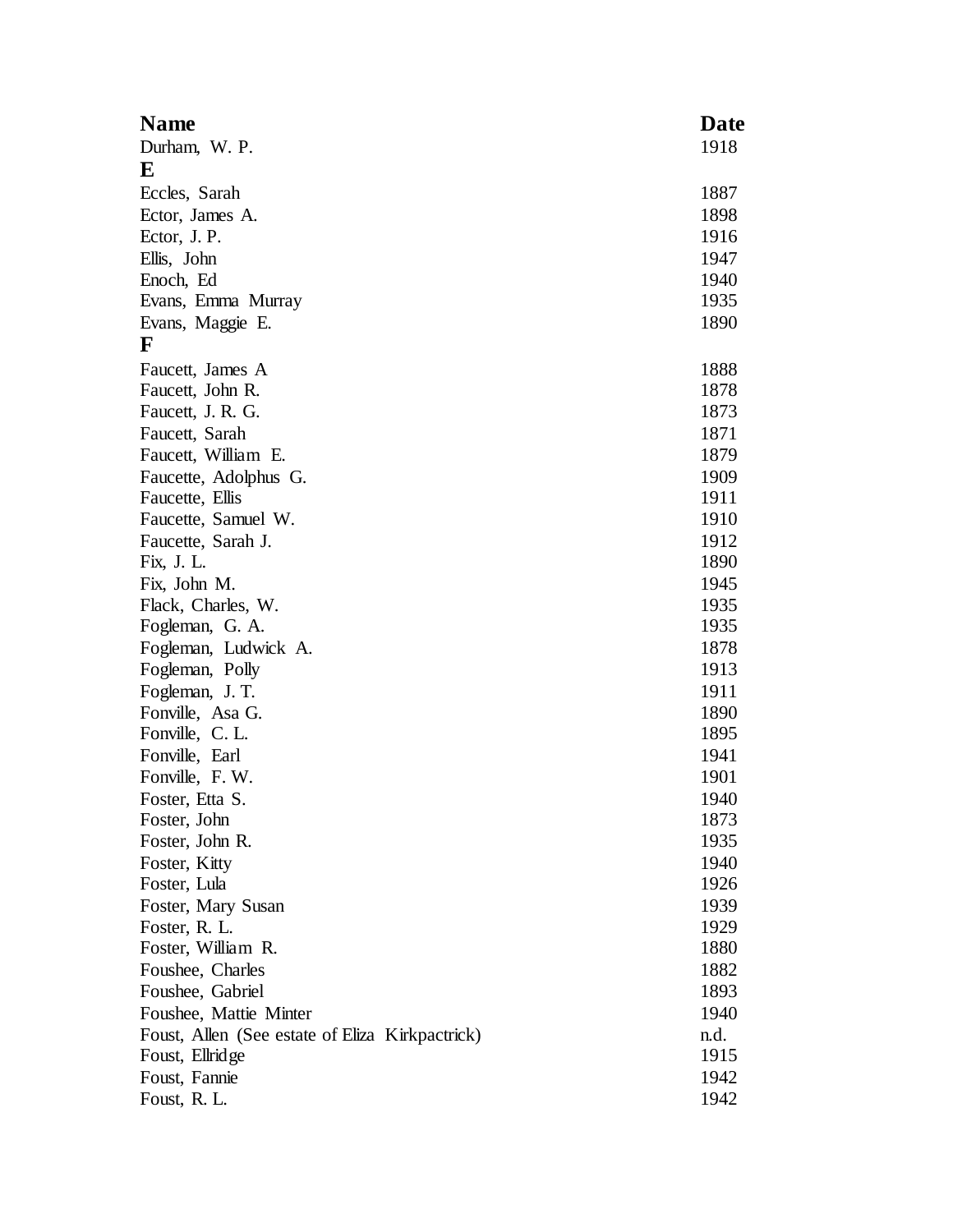| <b>Name</b>                                                   | Date |
|---------------------------------------------------------------|------|
| Fowler, John G.                                               | 1902 |
| Freeland, John D.                                             | 1893 |
| Freeland, Lawrence G.                                         | 1946 |
| Freeman, F.R.                                                 | 1880 |
| Fox, L. A.                                                    | 1887 |
| Friddle, Eliza                                                | 1901 |
| Fuqua, W.F.                                                   | 1910 |
| G                                                             |      |
| Gant, Allen                                                   | 1892 |
| Gant, Corrina Morehead Erwin (2 folders)                      | 1932 |
| Gant, Jonathan                                                | 1883 |
| Garrett, Daniel M.                                            | 1889 |
| Garrett, Fredrick                                             | 1932 |
| Garrett, Dora F.                                              | 1946 |
| Garrett, Polly                                                | 1886 |
| Garrison, Alma E.                                             | 1941 |
| Garrison, Isabella D.                                         | 1896 |
| Garrison, James M. and Nancy H.                               | 1939 |
| Garrison, Joseph                                              | 1891 |
| Garrison, J.L.                                                | 1880 |
| Garrison, Nancy H. (See James M. and Nancy H. Garrison, 1939) | 1939 |
| Gerringer, Elizabeth                                          | 1910 |
| Gerringer, J. B.                                              | 1941 |
| Gerringer, J. M.                                              | 1931 |
| Gerringer, L. D.                                              | 1940 |
| Gerringer, Peter                                              | 1882 |
| Gilliam, J. H.                                                | 1921 |
| Gilliam, Joseph                                               | 1889 |
| Gilliam, Robert                                               | 1872 |
| Glass, Richard                                                | 1897 |
| Goodman, H.                                                   | 1939 |
| Graham, Albert                                                | 1916 |
| Graham, J. H.                                                 | 1936 |
| Graham, J. H., (Dr.)                                          | 1901 |
| Graham, Robert                                                | 1862 |
| Graham, William                                               | 1879 |
| Graham, W. F                                                  | 1941 |
| Graves, Jane                                                  | 1887 |
| Graves, Frederick                                             | 1895 |
| Graves, R. M.                                                 | 1936 |
| Graves, Samuel                                                | 1923 |
| Gray, Simeon                                                  | 1899 |
| Grayson, Baker                                                | 1881 |
| Green, James Holt                                             | 1946 |
| Green, J.W.                                                   | 1909 |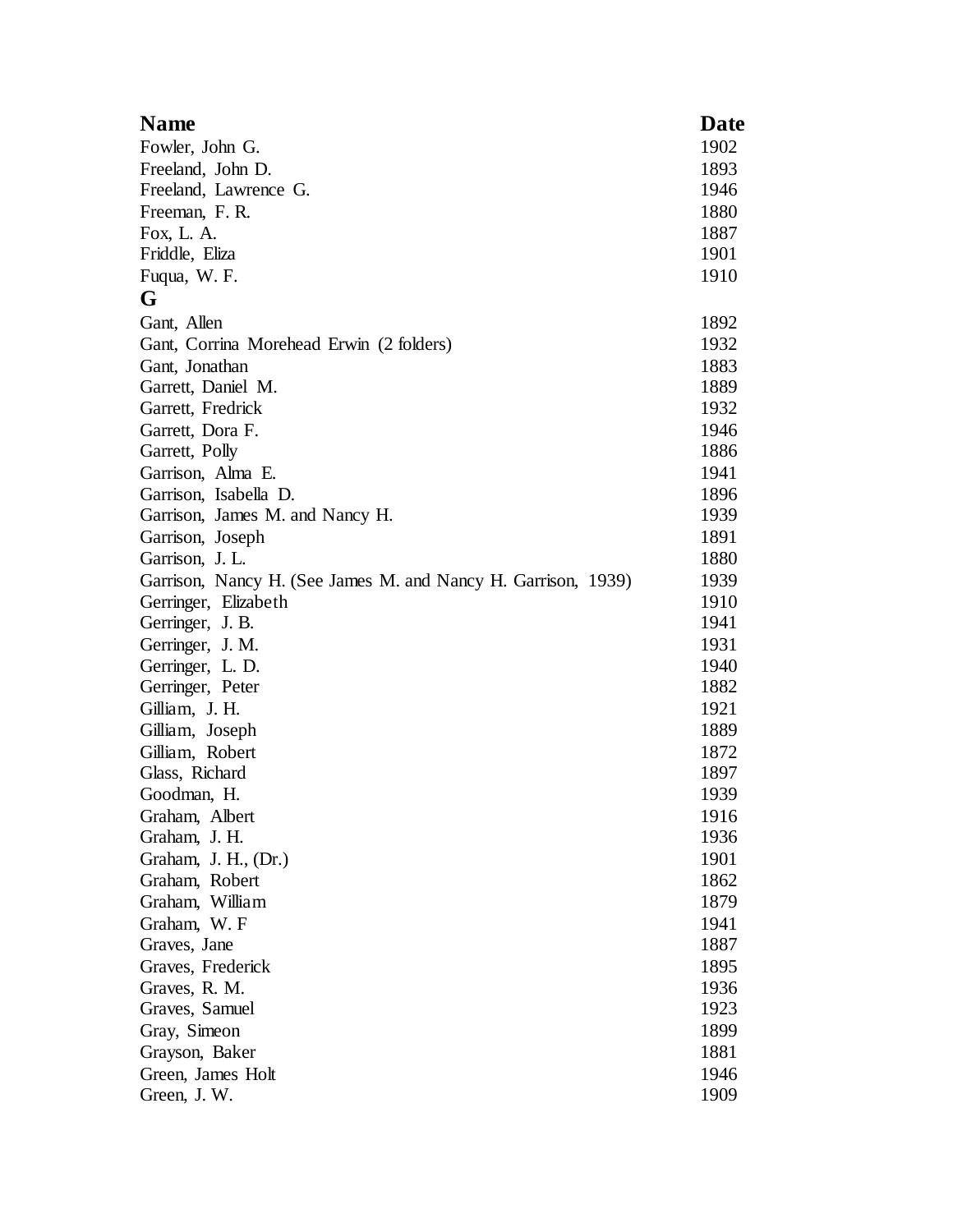| <b>Name</b>             | <b>Date</b> |
|-------------------------|-------------|
| $\bf H$                 |             |
| Haith, Alexander        | 1903        |
| Haithcock, Amanda       | 1941        |
| Hall, Dan               | 1942        |
| Hall, John              | 1892        |
| Hall, John              | 1946        |
| Hall, Thomas            | 1916        |
| Hamlin, Elvira Holly    | 1930        |
| Hancock, Susan          | 1907        |
| Harbour, Harrison       | 1886        |
| Harden, Charles P.      | 1924        |
| Harden, E. A.           | 1911        |
| Harden, Peter R.        | 1890        |
| Hargrove, M.T.          | 1935        |
| Hargrove, T. J.         | 1943        |
| Harder, Joseph          | 1874        |
| Hardin, John D.         | 1945        |
| Harper, Frank Trumbo    | 1948        |
| Harper, S. S.           | 1914        |
| Harrison, Sallie Somers | 1922        |
| Hart, Catherine         | 1895        |
| Harvey, George          | 1828        |
| Hatley, Otha Frank      | 1945        |
| Hawkins, Mary Corrina   | 1937        |
| Haywood, Alfted W.      | 1917        |
| Hazell, Bennett         | 1881        |
| Hazell, Duncan          | 1893        |
| Hazell, George C.       | 1889        |
| Herndon, Fannie Jackson | 1936        |
| Hicks, James            | 1883        |
| Hicks, John P.          | 1898        |
| Hinshaw, Everette L.    | 1946        |
| Hinshaw, Ruth M.        | 1921        |
| Hobbs, John R.          | 1919        |
| Hobby, B. H.            | 1987        |
| Hodgin, William V.      | 1915        |
| Hodgin, W. S.           | 1933        |
| Hoffman, John R.        | 1946        |
| Holt, Alexander         | 1894        |
| Holt, Charles T.        | 1900        |
| Holt, Edwin M.          | 1892        |
| Holt, Isaac             | 1890        |
| Holt, Isaac             | 1941        |
| Holt, Jacob             | 1883        |
| Holt, James H.          | 1930        |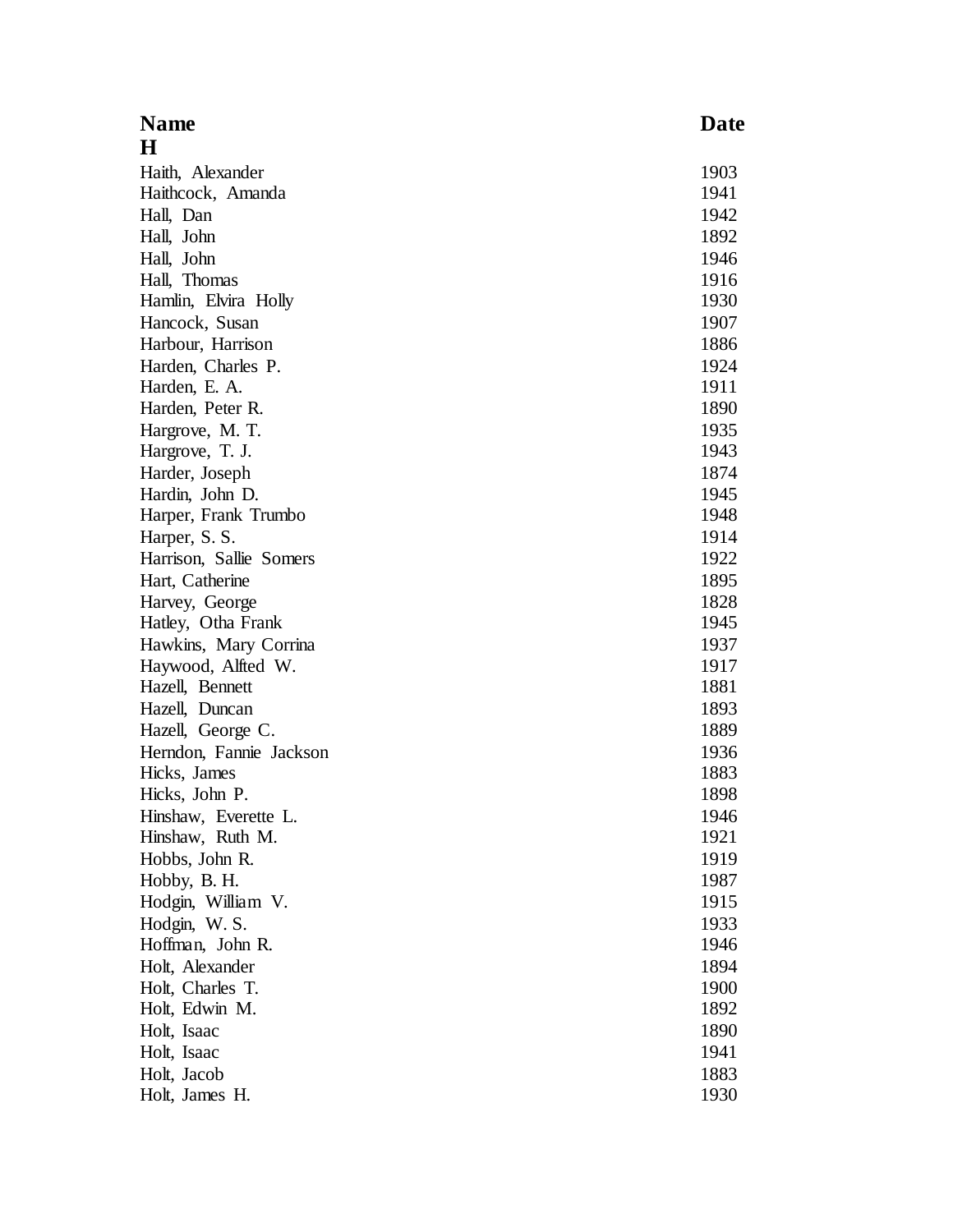| <b>Name</b>                                          | Date |
|------------------------------------------------------|------|
| Holt, Jeremiah                                       | 1894 |
| Holt, Jeremiah                                       | 1907 |
| Holt, Jeremiah W (Rev.)                              | 1932 |
| Holt, J.C.                                           | 1918 |
| Holt, Levin W.                                       | 1916 |
| Holt, Mary Catherine (2 folders)                     | 1928 |
| Holt, Pleasant A.                                    | 1884 |
| Holt, R. E. L.                                       | 1945 |
| Holt, R. L.                                          | 1928 |
| Holt, Thomas M.                                      | 1944 |
| Homewood, Margaret B.                                | 1946 |
| Hopkins, Sarah J.                                    | 1937 |
| Hornday, Balaam                                      | 1887 |
| Hornaday, R. G.                                      | 1945 |
| Hornaday, S. M.                                      | 1910 |
| Hornaday, Victor C.                                  | 1948 |
| Hornaday, W.C.                                       | 1931 |
| Huffine, E. B.                                       | 1940 |
| Huffine, W. P. (Mrs.)                                | 1932 |
| Huffines, George J.                                  | 1930 |
| Huffman, David                                       | 1887 |
| Huffman, Jacob                                       | 1897 |
| Huffman, Ursula                                      | 1929 |
| Hughes, A. S.                                        | 1927 |
| Hughes, Brock N.                                     | 1899 |
| Hughes, C.A.                                         | 1936 |
| Hughes, John P.                                      | 1899 |
| Hughes, Rebecca M.                                   | 1885 |
| Hunter, Alice                                        | 1936 |
| Hunter, Lonnie                                       | 1947 |
| Hunter, Robert                                       | 1890 |
| Hunter, Solomon                                      | 1869 |
| Hurdle, James M.                                     | 1907 |
| Hurdle, Mary E.                                      | 1896 |
| Hurdle, Stephen                                      | 1897 |
| I                                                    |      |
| Ingle, Thadeus,                                      | 1891 |
| Ingold, P.R.                                         | 1941 |
| Ireland, Henry R.                                    | 1921 |
| Ireland, John                                        | 1887 |
| Ireland, Samuel                                      | 1895 |
| Iseley, Affred                                       | 1877 |
| Iseley, Alice F. (See also estate of Mary S. Foster) | 1938 |
| Iseley, A. A.                                        | 1897 |
| Iseley, Chistian                                     | 1907 |
|                                                      |      |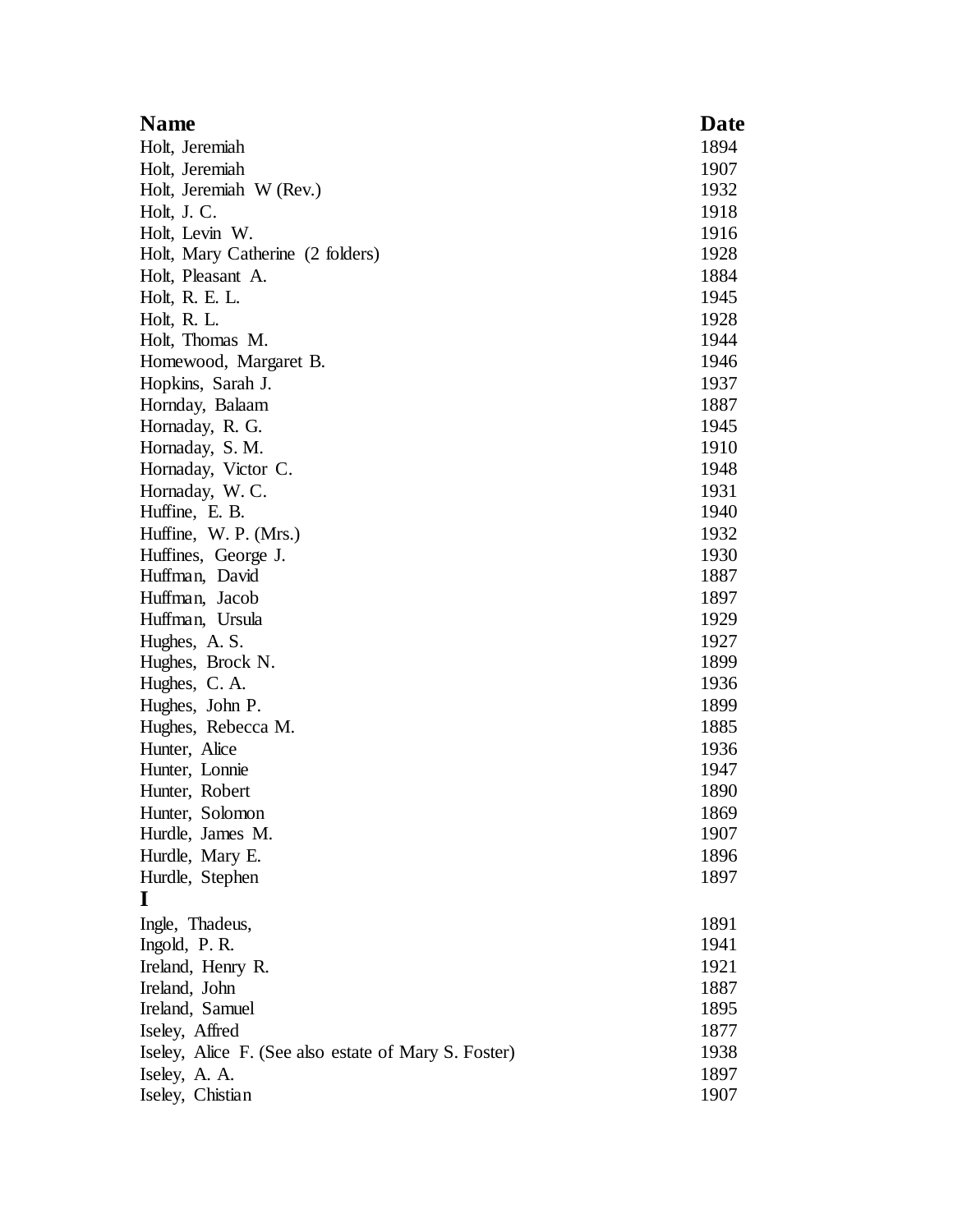| <b>Name</b>             | Date |
|-------------------------|------|
| Iseley, Daniel          | 1884 |
| Iseley, E. K.           | 1934 |
| Iseley, W.C.            | 1910 |
| Isley, A. L.            | 1916 |
| Isley, E. A.            | 1936 |
| Isley, Elias            | 1889 |
| Isley, Henry            | 1887 |
| Isley, John             | 1888 |
| Isley, J. Moody         | 1941 |
| Isley, M.V.             | 1920 |
| Isley, Riley            | 1898 |
| Isley, Robert P.        | 1942 |
| Isley, Tempa J.         | 1939 |
| Isley, Tempie Whitesell | 1938 |
| Isley, William H.       | 1948 |
| ${\bf J}$               |      |
| James, Roberta V.       | 1915 |
| Jeffries, Any           | 1883 |
| Jeffries, Bynum         | 1911 |
| Jeffries, George A.     | 1944 |
| Jeffries, James         | 1946 |
| Jeffries, Levy          | 1914 |
| Jenkins, Murphy         | 1915 |
| Jobe, J. W.             | 1932 |
| Jobe, W. Amic           | 1916 |
| Johnson, Charles W.     | 1934 |
| Johnson, J. H.          | 1896 |
| Johnson, James M.       | 1881 |
| Johnson, Lamm A.        | 1932 |
| Johnson, Lucretia       | 1942 |
| Johnston, J. Currie     | 1907 |
| Johnston, J. W. (Mrs.)  | 1937 |
| Johnston, W. G.         | 1900 |
| Jones, Amos             | 1947 |
| Jones, George B.        | 1871 |
| Jones, George           | 1892 |
| Jones, J. Berry         | 1908 |
| Jones, Margaret Cooke   | 1935 |
| Jones, Richard          | 1909 |
| Jordan, H. H. (Rev.)    | 1931 |
| K                       |      |
| Keck, Daniel            | 1917 |
| Keck, George T.         | 1935 |
| Kellam, S. M.           | 1934 |
| Kernodle, D.F.          | 1935 |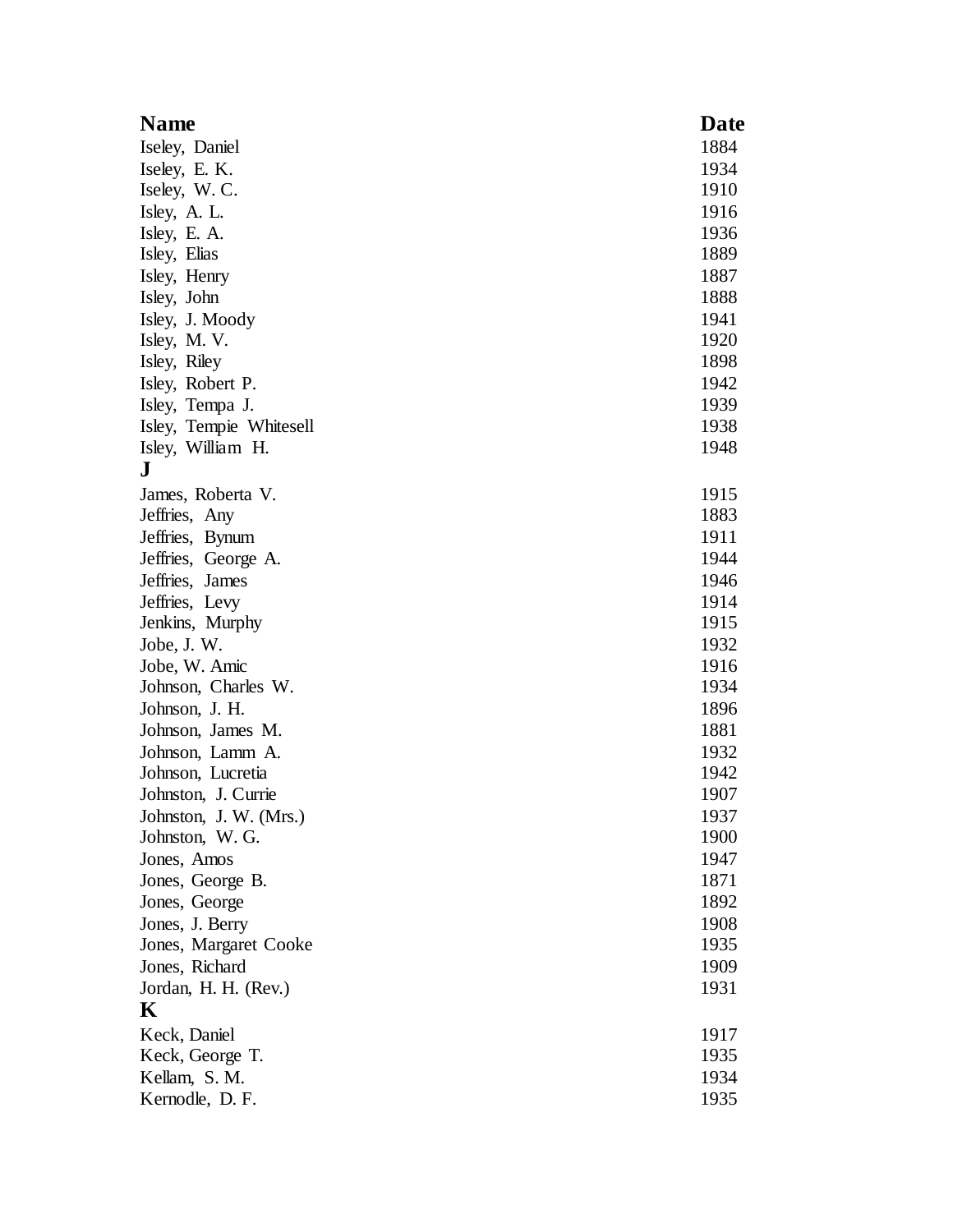| <b>Name</b>            | Date |
|------------------------|------|
| Kernodle, R. A. C.     | 1928 |
| Kernodle, J. M.        | 1911 |
| Kernodle, R. T.        | 1941 |
| Kernodle, Walter G.    | 1936 |
| Kerr, D. W.            | 1881 |
| Kime, W. M.            | 1910 |
| Kimrey, John G.        | 1923 |
| Kimrey, Polly G.       | 1915 |
| Kimrey, S.S.           | 1941 |
| Kimrey, William Henry  | 1921 |
| Kind, Henry            | 1924 |
| King, Alvis            | 1891 |
| King, Eliza            | 1884 |
| King, John F.          | 1921 |
| King, Margaret         | 1917 |
| King, Martha F.        | 1923 |
| King, W. S.            | 1924 |
| Kinney, E. M.          | 1915 |
| Kinney, James C.       | 1940 |
| Kirkpatrick, Eliza     | n.d. |
| Klapp, Elizabeth Ann   | 1879 |
| L                      |      |
| Lackey, James M.       | 1867 |
| Lamb, D. F.            | 1911 |
| Lancaster, Herman L.   | 1929 |
| Lasley, J. W., Sr.     | 1943 |
| Lawrence, W. P.        | 1928 |
| Layton, Martha E.      | 1921 |
| Lea, J.W.              | 1900 |
| Lea, Mitchell L.       | 1948 |
| Leath, Mary            | 1892 |
| Lee, Agnes             | 1936 |
| Lewis, Ancrew          | 1891 |
| Lineberry, W.C.        | 1911 |
| Long, Conrad           | 1858 |
| Long, James H.         | 1913 |
| Long, Semira E.        | 1912 |
| Long, Thomas H.        | 1892 |
| Love, H. M.            | 1928 |
| Love, Sam              | 1919 |
| Low, David R.          | 1888 |
| Low, John C.           | 1901 |
| Low, Lewis             | 1891 |
| Lowe, Ernest Mansfield | 1941 |
| Lowry, Margaret Holt   | 1938 |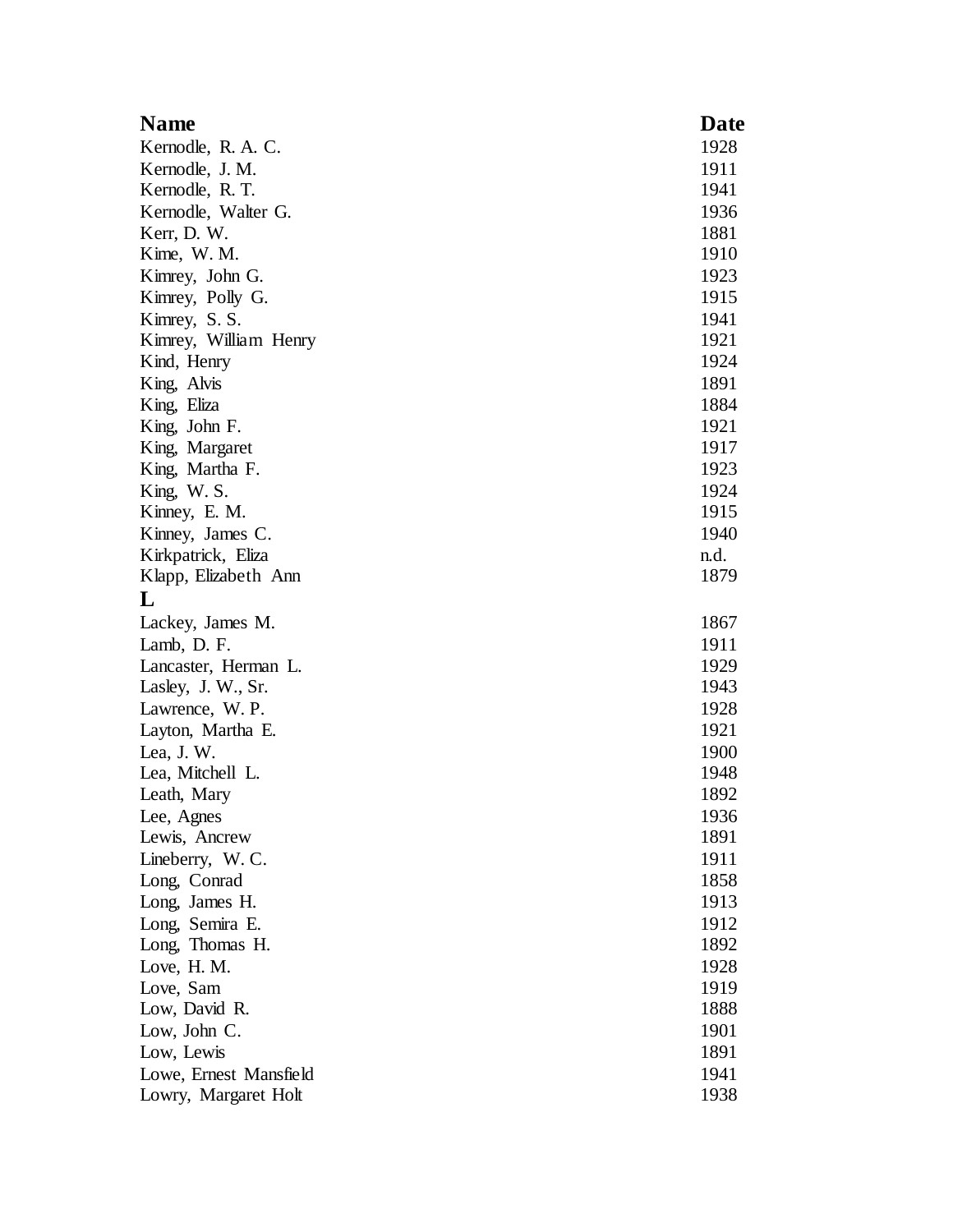| <b>Name</b>           | Date |
|-----------------------|------|
| Loy, Archibald Murphy | 1940 |
| Loy, Barbara A.       | 1917 |
| Loy, Betty            | 1935 |
| Loy, $C. J.$          | 1943 |
| Loy, Eliza Ann        | 1938 |
| Loy, Josephine        | 1914 |
| Loy, J. Rankin        | 1932 |
| Loy, J.C.             | 1920 |
| Lynn, T. L.           | 1923 |
| M                     |      |
| McAdams, Abi          | 1882 |
| McAdams, Eleanor      | 1907 |
| McAdams, J.C.         | 1934 |
| McAdams, Laura        | 1911 |
| McAdams, Malinda      | 1880 |
| McAdams, Mary A.      | 1889 |
| McAdams, William      | 1896 |
| McBane, David E.      | 1919 |
| McBane, M.C.          | 1926 |
| McBane, Malinda       | 1888 |
| McBride, Andrew       | 1903 |
| McBroom, Alexander    | 1941 |
| McCallum, Jack        | 1913 |
| McCanley, Gilbert     | 1894 |
| McCauley, A. J.       | 1914 |
| McCauley, J. A.       | 1836 |
| McClure, E. P.        | 1941 |
| McClure, J. M.        | 1893 |
| McDade, Corinna       | 1940 |
| McDaniel, Eliza       | 1903 |
| McDaniel, William P.  | 1899 |
| McEwen, James Henry   | 1946 |
| McKinney, Elisha A.   | 1897 |
| McLean, Thomas G.     | 1882 |
| McMasters, Susan      | 1881 |
| McMath, Malinda       | 1898 |
| McMurray, J. B.       | 1878 |
| McPherson, Adolphus   | 1932 |
| McPherson, Catherine  | 1922 |
| McPherson, E.C.       | 1915 |
| McPherson, Isham T.   | 1888 |
| McPherson, John       | 1891 |
| McPherson, John D.    | 1928 |
| McPherson, J.B.       | 1914 |
| McPherson, J. I.      | 1902 |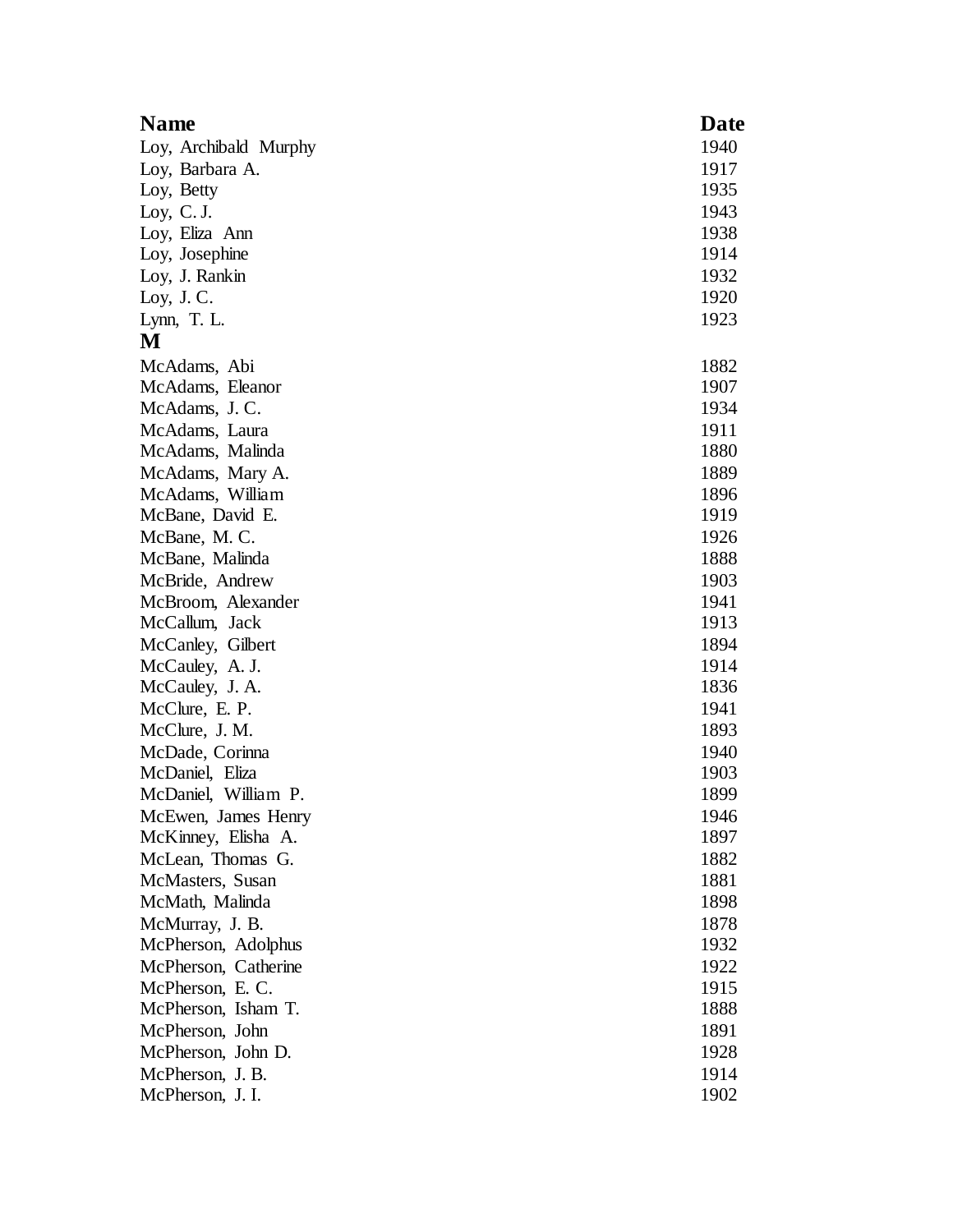| <b>Name</b>                  | Date |
|------------------------------|------|
| McPherson, Thomas N.         | 1902 |
| McPherson, William           | 1879 |
| McPherson, W. E.             | 1931 |
| McThompson, G.W.             | 1946 |
| McVey, J. B.                 | 1938 |
| McVey, T.                    | 1906 |
| Madren, A.C.                 | 1940 |
| Madren, J. E.                | 1924 |
| Madren, J. F.                | 1936 |
| Madren, M. B.                | 1936 |
| Mallory, J. T.               | 1902 |
| Malone, Martha A.            | 1943 |
| Mann, E. D. $(Dr.)$          | 1922 |
| Marlette, R. G.              | 1940 |
| Marshall (Marshill), Frances | 1885 |
| Marshall (Marshill), Joseph  | 1879 |
| Martin, W. J.                | 1933 |
| Matlock, R. A.               | 1921 |
| Matlock, William             | 1873 |
| Matthews, J. F.              | 1892 |
| May, Alexander               | 1907 |
| May, Ben V.                  | 1945 |
| May, Emanuel                 | 1942 |
| May, Hezekiah                | 1881 |
| May, James A.                | 1941 |
| May, James M.                | 1919 |
| May, Rachel                  | 1931 |
| May, Tobias                  | 1887 |
| May, W. H. $(Mrs.)$          | 1935 |
| Maynard, Lee                 | 1935 |
| Meacham, Charles T.          | 1920 |
| Mebane, Almenia              | 1921 |
| Mebane, D. A.                | 1882 |
| Mebane, B. F.                | 1884 |
| Mebane, D. A.                | 1939 |
| Mebane, Giles                | 1900 |
| Mebane, Sandy,               | 1923 |
| Michael, David               | 1878 |
| Michael, Peter               | 1908 |
| Miles, James                 | 1935 |
| Miles, Vander M.             | 1930 |
| Minor, Sam                   | 1941 |
| Mitchell, Christian          | 1903 |
| Mitchell, Mary J.            | 1943 |
| Mitchell, Malissa            | 1907 |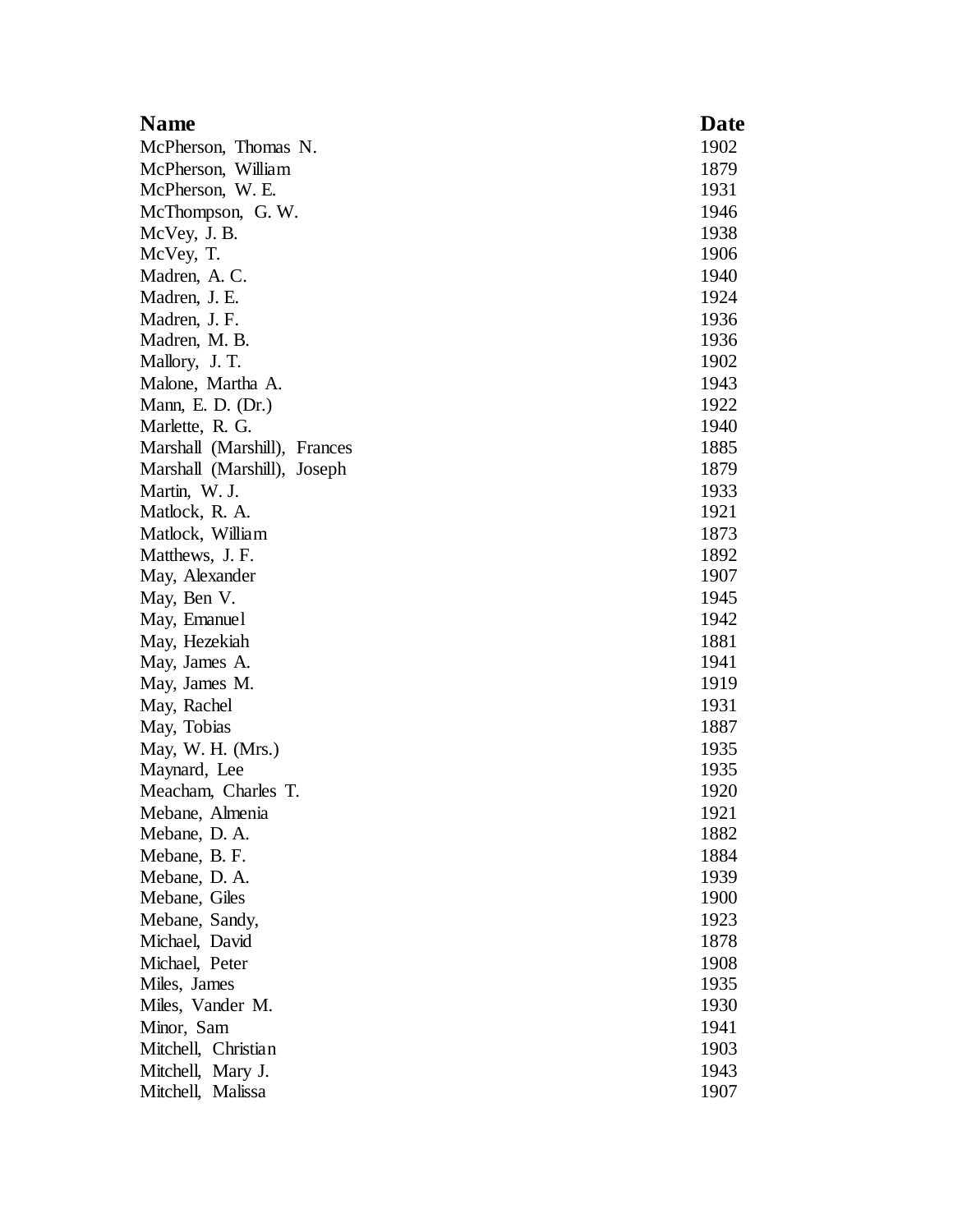| <b>Name</b>           | Date |
|-----------------------|------|
| Moffitt, E. L.        | 1941 |
| Montgomery, J. G.     | 1933 |
| Moore, A.T.           | 1941 |
| Moore, Charles        | 1884 |
| Moore, Chesley        | 1902 |
| Moore, F.W.           | 1933 |
| Moore, John A.        | 1882 |
| Moore, John C.        | 1947 |
| Moore, J.H.           | 1914 |
| Moore, Louise         | 1922 |
| Moore, Mary A.        | 1909 |
| Moore, Nanie B.       | 1947 |
| Moore, Stephen I.     | 1940 |
| Moore, S. G.          | 1939 |
| Morene, George Watson | 1944 |
| Morrison, Daisy G.    | 1948 |
| Morrow, D. F.         | 1910 |
| Morrow, E. E.         | 1940 |
| Morrow, S. Ida        | 1941 |
| Morton, J.S.          | 1934 |
| Moser, Calvin         | 1920 |
| Moser, James A.       | 1912 |
| Mosier, Eli           | 1827 |
| Murphy, J.S.          | 1902 |
| Murphy, T. A.         | 1949 |
| Murray, Anne          | 1878 |
| Murray, Eli           | 1899 |
| Murray, E. L.         | 1923 |
| Murray, Elizabeth     | 1881 |
| Murray, James         | 1895 |
| Murray, John L.       | 1942 |
| Murray, J. M.         | 1941 |
| Murray, J. W. (Mrs.)  | 1940 |
| Murray, S.L.          | 1923 |
| Murray, Wiley         | 1897 |
| Myrick, W. M.         | 1944 |
| N                     |      |
| Nash, Lafayette       | 1940 |
| Nash, Spencer         | 1917 |
| Neese, Arthur A.      | 1937 |
| Neese, A. W.          | 1893 |
| Neese, Jacob L.       | 1912 |
| Neese, J. H.          | 1942 |
| Neese, Wiley D.       | 1879 |
| Newlin, Charlie       | 1917 |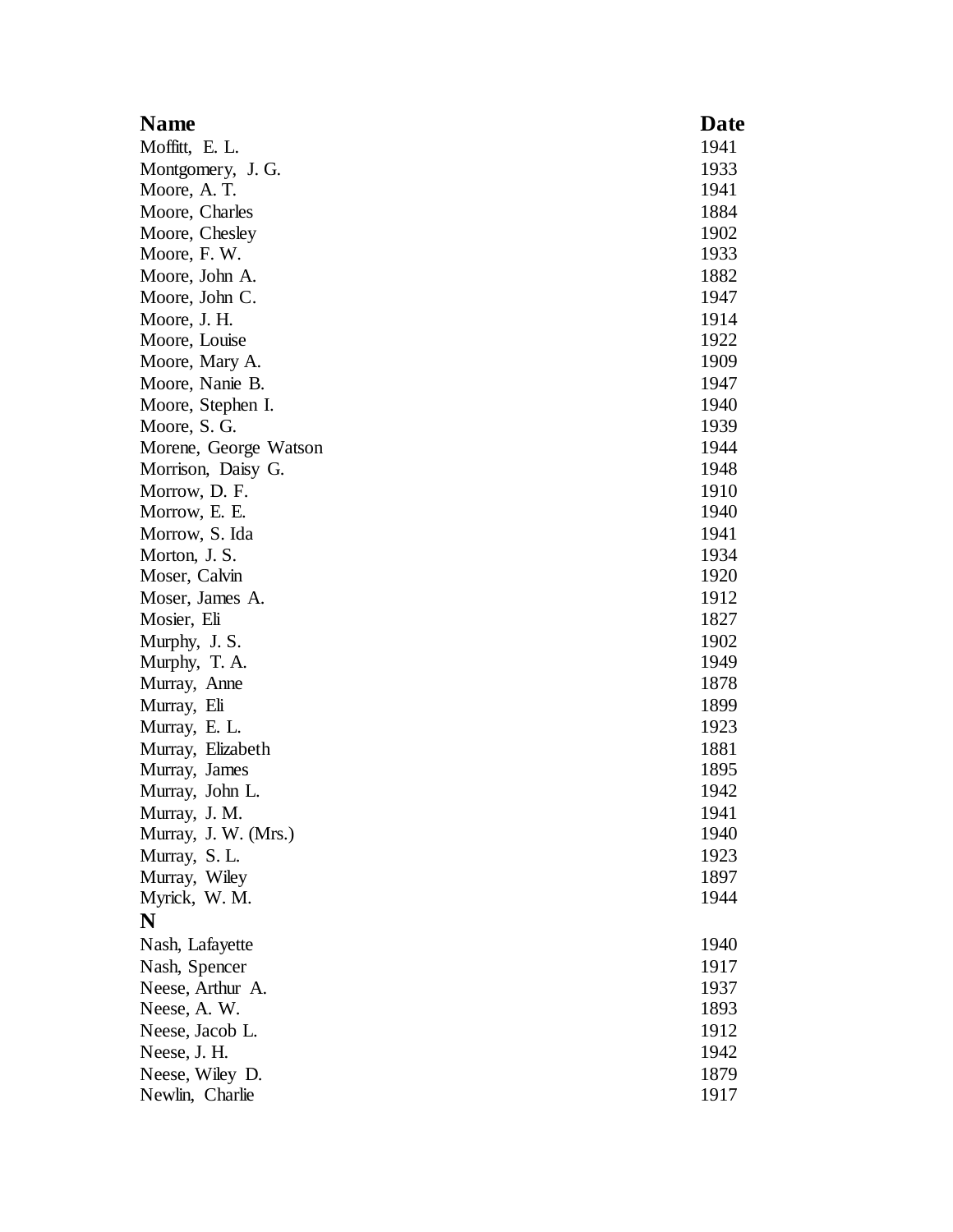| <b>Name</b>             | <b>Date</b> |
|-------------------------|-------------|
| Newlin, James           | 1897        |
| Newlin, John            | 1880        |
| Newlin, Jonathan        | 1898        |
| Newlin, Nathaniel       | n.d.        |
| Newlin, Oliver          | 1901        |
| Nicholson, M.F.         | 1932        |
| Nickel, Alma Marie      | 1948        |
| Nicks, Mary Elizabeth   | 1944        |
| Noah, M.F.              | 1943        |
| Northam, E. R.          | 1902        |
| Norwood, Mebane A. J.   | 1912        |
| O                       |             |
| O'Ferrell, Sarah A.     | 1942        |
| O'Neal, T. A.           | 1944        |
| Oldham, Fannie          | 1922        |
| ${\bf P}$               |             |
| Pace, Bettie            | 1911        |
| Pace, Simeon            | 1908        |
| Palmer, Edward          | 1869        |
| Paris, 0. J. (Dr.)      | 1940        |
| Paris, W. H.            | 1902        |
| Parker, William         | 1931        |
| Parnell, C. S.          | 1938        |
| Parris (Paris), James   | 1895        |
| Patterson, A. E.        | 1937        |
| Patterson, D.C.         | 1947        |
| Patterson, Lenard       | 1915        |
| Patterson, T.W.         | 1904        |
| Patton, Alexander       | 1915        |
| Patton, Comelia         | 1902        |
| Patton, George          | 1897        |
| Patton, J. Bedford      | 1919        |
| Payne, Isiah            | 1882        |
| Payne, John             | 1898        |
| Payne, William          | 1884        |
| Pennington, J.W.        | 1936        |
| Perry, John W.          | 1884        |
| Perry, Joseph E.        | 1930        |
| Perry, Joshua N.        | 1885        |
| Perry, Peter Kerney     | 1926        |
| Perry, Vergie Guthrie   | 1944        |
| Pettigrew, George W.    | 1918        |
| Petty, Thomas F. (Mrs.) | 1941        |
| Phillips, Susan F.      | 1879        |
| Pickard, A. J.,         | 1896        |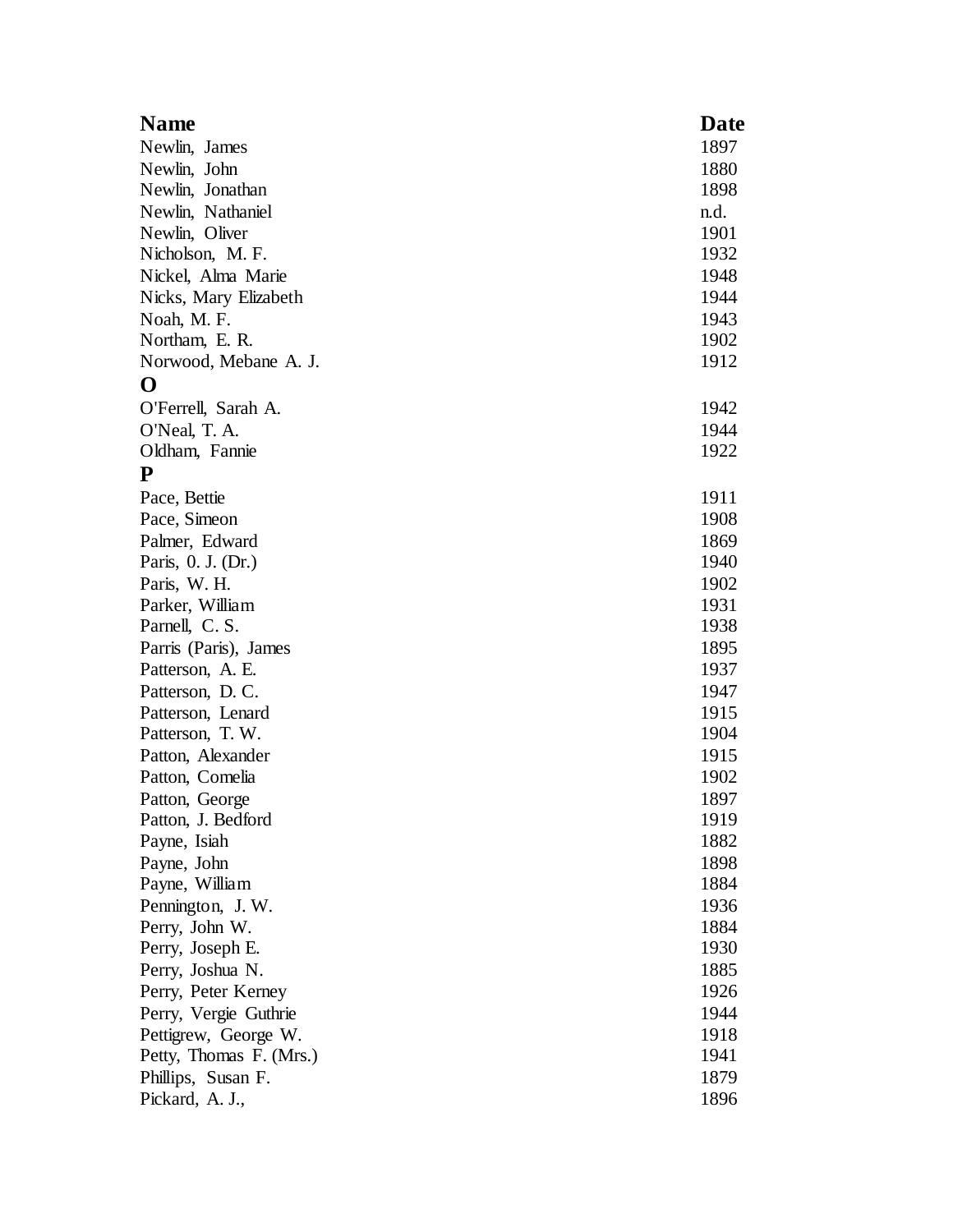| <b>Name</b>                  | <b>Date</b> |
|------------------------------|-------------|
| Pickett, J. A.               | 1946        |
| Pinnex, Sherman              | 1932        |
| Pomeroy, C. S. D. (Mrs.)     | 1902        |
| Pomeroy, James V.            | 1891        |
| Poole, Sarah C.              | 1926        |
| Porterfield, Anne            | 1946        |
| Price, Martha                | 1938        |
| Pritchett, H. J.             | 1940        |
| Pritchett, Lloyd W.          | 1945        |
| Pugh, Elizabeth D.           | 1887        |
| Puryear, Seymour             | 1884        |
| $\bf R$                      |             |
| Rader, Lyel M. (Dr.)         | 1940        |
| Ragsdale, Forrest W.         | 1946        |
| Ratliffe, William            | 1931        |
| Ray, H. M.                   | 1939        |
| Reeves (Rieves), John        | 1900        |
| Reeves (Rieves), Marie Cheek | 1946        |
| Richmond, Maggie M.          | 1942        |
| Riggans, J. R.               | 1924        |
| Riley, Eugene                | 1946        |
| Rippy, Abel R.               | 1888        |
| Rippy, Edmund                | 1865        |
| Rippy, George L.             | 1915        |
| Rippy, Leonard               | 1895        |
| Rippy, Rachael               | 1874        |
| Roberson, A. B.              | 1897        |
| Roberts, Rebecca J.          | 1894        |
| Robinson, Frank P.           | 1900        |
| Robertson, David E.          | 1944        |
| Robinson, William C.         | 1865        |
| Rogers, Ed                   | 1924        |
| Rogers, Henry,               | 1917        |
| Rogers, Jesse J.             | 1919        |
| Rogers, J. B.                | 1919        |
| Ross, Rosa M.                | 1937        |
| Ross, W. R.                  | 1933        |
| Rowland, Louise N.           | 1941        |
| Rudd, Dillie                 | 1922        |
| Rudd, Whittie F. (Mrs.)      | 1939        |
| Ruffin, Fannie               | 1885        |
| Rumby, Alfted                | 1894        |
| S                            |             |
| Scott, Fannie B.             | 1934        |
| Scott, Henderson             | 1871        |
|                              |             |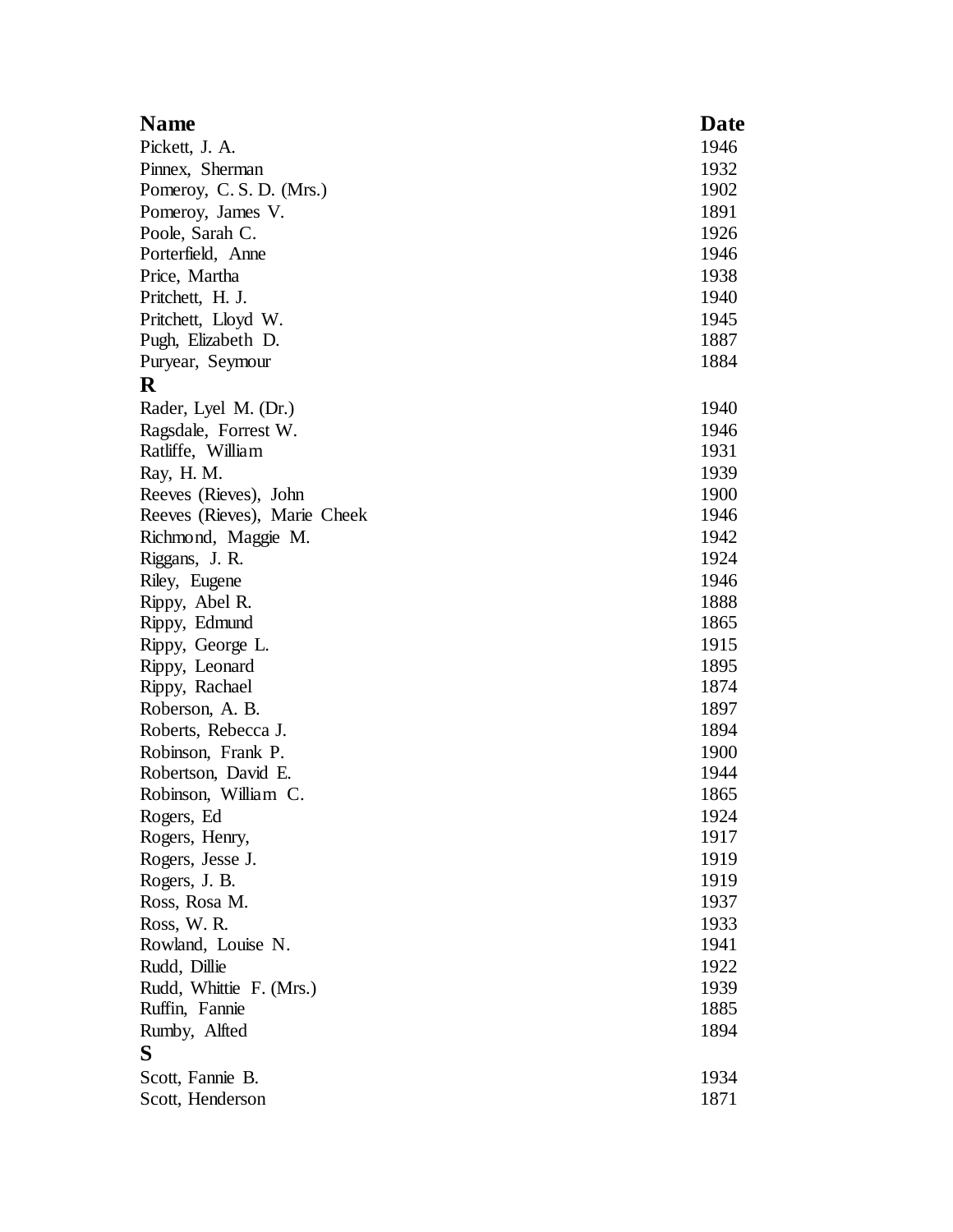| <b>Name</b>             | Date |
|-------------------------|------|
| Scott, R. W.            | 1929 |
| Scott, Samuel K.        | 1897 |
| Scott, William deRosset | 1944 |
| Sellars, Constantine    | 1906 |
| Sellars, E.L.           | 1929 |
| Sellars, F. E. (Mrs.)   | 1923 |
| Sellars, G. L.          | 1892 |
| Sellars, Mary E.        | 1888 |
| Sellars, Peter L.       | 1895 |
| Sellars, P.L.           | 1919 |
| Sellars, Thomas         | 1867 |
| Sellars, Annie Morrow   | 1944 |
| Sellars, Charles Victor | 1941 |
| Sellars, David Ernest   | 1944 |
| Sellars, John E.        | 1941 |
| Sellers, Mariah         | 1923 |
| Sellers, Sarah          | 1900 |
| Sharp, Boston           | 1921 |
| Sharpe, Jeremiah        | 1904 |
| Sharpe, Jerry W.        | 1887 |
| Sharpe, Jessie B.       | 1919 |
| Sharpe, Joseph Gaston   | 1939 |
| Sharpe, J. W.           | 1942 |
| Sharpe, Robert W.       | 1893 |
| Shaw, John              | 1871 |
| Shaw, John              | 1908 |
| Shaw, Joseph            | 1856 |
| Shepherd, Barbara       | 1948 |
| Shepherd, Delilah       | 1890 |
| Shepherd, George        | 1909 |
| Shepherd, Isabelle      | 1946 |
| Shepherd, Jacob         | 1890 |
| Shepherd, Jacob R.      | 1934 |
| Shepherd, Solomon       | 1918 |
| Shoffner, Daniel        | 1875 |
| Shoffner, Dilly         | 1901 |
| Shoffner, Jacob         | 1912 |
| Shoffner, Joel          | 1878 |
| Shoffner, John          | 1944 |
| Shoffner, Mary S.       | 1921 |
| Shoffner, Michael       | 1879 |
| Shoffner, Sid           | 1946 |
| Simpson, George W.      | 1890 |
| Simpson, Lemuel W.      | 1883 |
| Simpson, Lucy           | 1882 |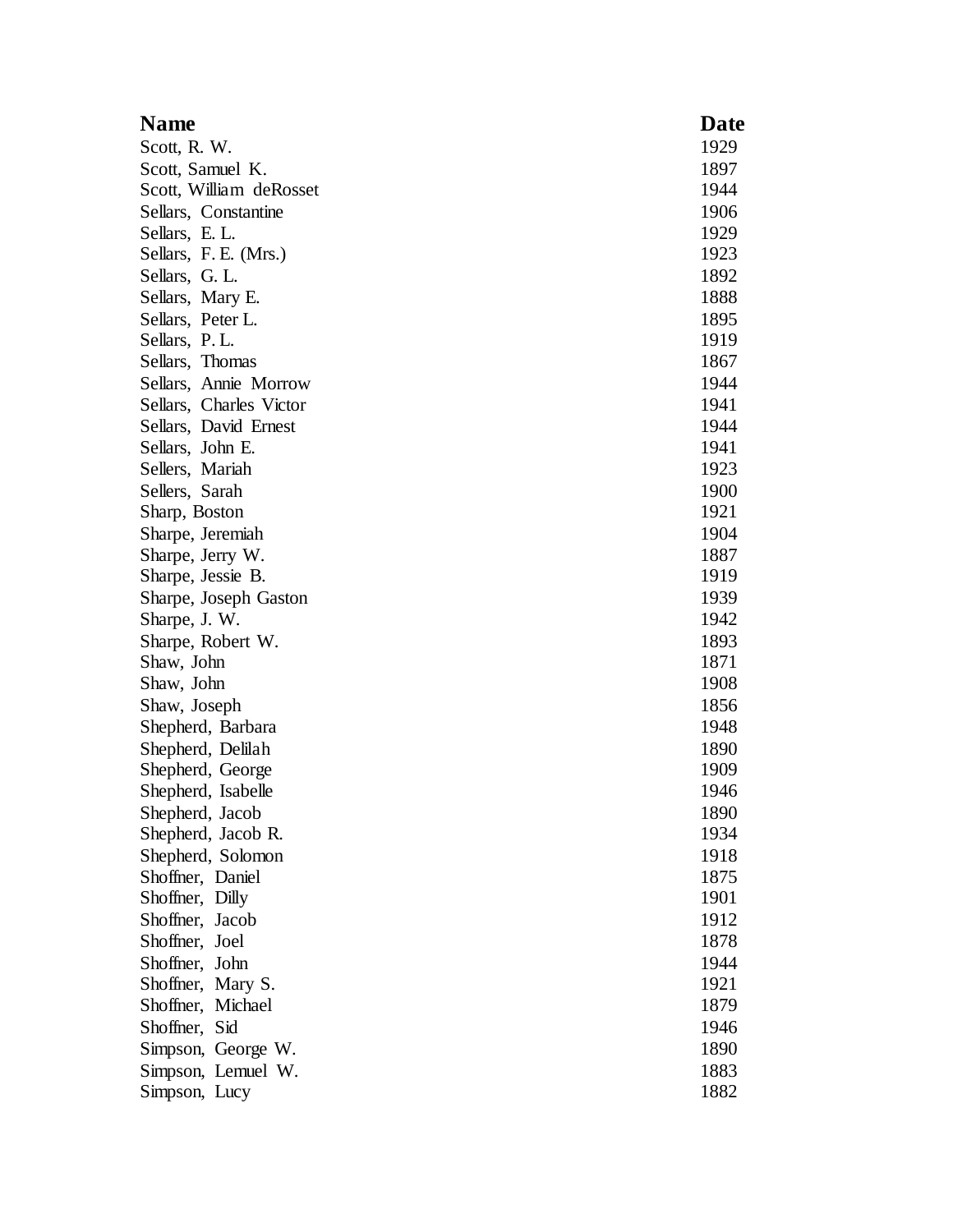| <b>Name</b>             | Date |
|-------------------------|------|
| Simpson, Monroe         | 1938 |
| Smith, Aaron            | 1900 |
| Smith, Am               | 1922 |
| Smith, Fannie Josephine | 1884 |
| Smith, J. Albert        | 1942 |
| Smith, J. H.            | 1922 |
| Smith, Nicholas         | 1881 |
| Smith, Richard          | 1885 |
| Smith, Walter P.        | 1922 |
| Smith, W.R.             | 1880 |
| Somers, Bettie Moore    | 1928 |
| Somers, Elizabeth       | 1893 |
| Somers, Jacob F.        | 1937 |
| Somers, Peter           | 1896 |
| Sorrells, L. A.         | 1940 |
| Soy, Jacob              | 1884 |
| Spainhower, Mary Kate   | 1944 |
| Spoon, A.R.             | 1942 |
| Spoon, A.T.             | 1930 |
| Spoon, Elizabeth        | 1901 |
| Spoon, H. M.            | 1917 |
| Spoon, John A.          | 1886 |
| Spoon, John             | 1902 |
| Spoon, R. L.            | 1942 |
| Spoon, Sarah M.         | 1935 |
| Spoon, Sylvester        | 1922 |
| Spoon, S.L.             | 1933 |
| Spoon, W.L.             | 1943 |
| Squires, James          | 1891 |
| Stadler, W. J.          | 1921 |
| Stafford, Susie         | 1947 |
| Stanfield, B.F.         | 1928 |
| Stanfield, Gertrude     | 1942 |
| Stanfield, William W.   | 1944 |
| Stevens, David          | 1917 |
| Stevens, Teener         | 1933 |
| Steward, J. Edward      | 1920 |
| Stinson, Alfted         | 1910 |
| Stockard, J. R.         | 1918 |
| Stockard, W. J.         | 1924 |
| Stockard, W. P.         | 1940 |
| Story, Emily            | 1902 |
| Strader, Frank J.       | 1949 |
| Stroud, H. M. C.        | 1900 |
| Stroud, Janett          | 1933 |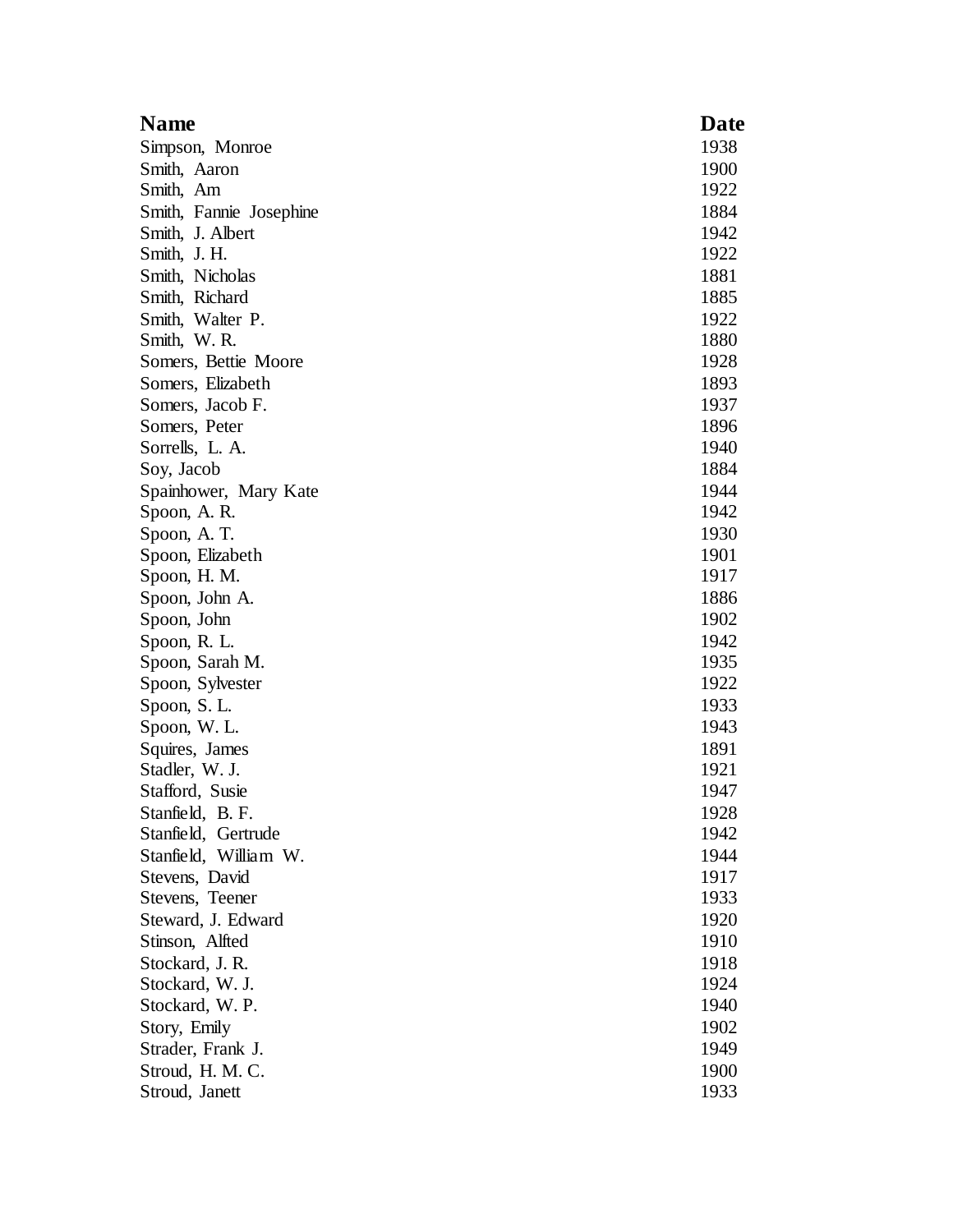| <b>Name</b>             | Date |
|-------------------------|------|
| Stroud, W.R.            | 1894 |
| Stroud, W.W.            | 1889 |
| Stuart, Aaron           | 1902 |
| Stuart (Stewart), J. G. | 1948 |
| Summers, Alexander      | 1909 |
| Summers, Ida Estelle    | 1936 |
| Summers, Jacob          | 1881 |
| Sutton, D. D.           | 1942 |
| Sutton, Riley           | 1916 |
| Sutton, John            | 1887 |
| Swepson, George W.      | 1883 |
| Swing, Joel             | 1924 |
| Sykes, J. H.            | 1893 |
| T                       |      |
| Tackle, Yancey          | 1918 |
| Tapscott, C. E.         | 1923 |
| Tarpley, Jerry          | 1883 |
| Tarpley, W. G.          | 1884 |
| Tate, Calvin            | 1899 |
| Tate, J. G.             | 1897 |
| Tate, Jesse             | 1890 |
| Tate, Pinkney           | 1867 |
| Tate, S. E.             | 1939 |
| Tate, Joseph            | 1878 |
| Tate, William           | 1885 |
| Taylor, John W.         | 1911 |
| Teague, Artilla         | 1913 |
| Teague, Banks (Mrs.)    | 1938 |
| Teague, Edward          | 1919 |
| Tear, Richard           | 1883 |
| Terrell, Ben B.         | 1942 |
| Terrell, Jennie         | 1916 |
| Thomas, Alfted J.       | 1898 |
| Thomas, B.N.            | 1897 |
| Thomas, Sidney          | n.d. |
| Thompson, Alfred        | 1901 |
| Thompson, Anderson      | 1878 |
| Thompson, D. H.         | 1933 |
| Thompson, Gabriel       | 1893 |
| Thompson, J. Bedford    | 1915 |
| Thompson, John          | 1881 |
| Thompson, Joseph        | 1906 |
| Thompson, Josiah        | 1871 |
| Thompson, J. Newlin     | 1935 |
| Thompson, J.C.          | 1933 |
|                         |      |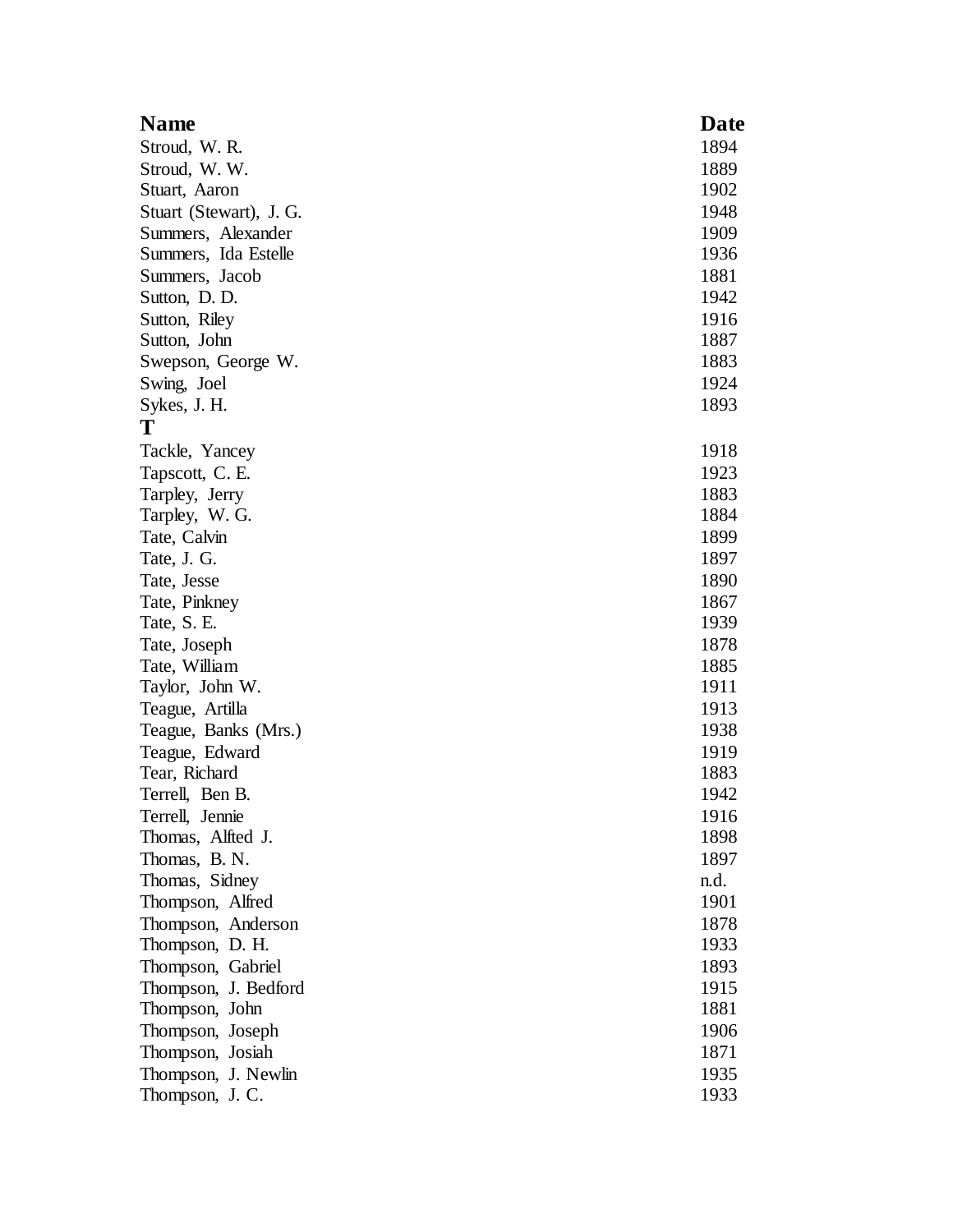| <b>Name</b>                                                      | Date |
|------------------------------------------------------------------|------|
| Thompson, K.L.                                                   | 1942 |
| Thompson, Simeon                                                 | 1916 |
| Thompson, S. M. (Mrs.)                                           | 1912 |
| Thompson, William N.                                             | 1903 |
| Thompson, W. P.                                                  | 1889 |
| Thompson, W. P.                                                  | 1913 |
| Thornburg, W. S.                                                 | 1882 |
| Tickle, Caleb                                                    | 1913 |
| Tickle, Calvin                                                   | 1913 |
| Tickle, Elizabeth C. (See John W. and Elizabeth C. Tickle, 1903) | 1903 |
| Tickle, Jane                                                     | 1923 |
| Tickle, Joel                                                     | 1898 |
| Tickle, John W. and Elizabeth C.                                 | 1903 |
| Tickle, Louis                                                    | 1885 |
| Tickle, M. R. (Mrs.)                                             | 1922 |
| Tickle, Parmellia                                                | 1914 |
| Tillman, W.A.                                                    | 1927 |
| Tinnin, Adeline                                                  | 1917 |
| Tinnin, A.W.                                                     | 1932 |
| Trace, Ella Stall                                                | 1919 |
| Traynham, Nellie Pruden                                          | 1944 |
| Trolinger, John A.                                               | 1942 |
| Trollinger, Cora M.                                              | 1947 |
| Trollinger, James                                                | 1888 |
| Trollinger, J. T.                                                | 1940 |
| Trollinger, Sara Isabel                                          | 1937 |
| Trollinger, J.W.                                                 | 1890 |
| Trollinger, William H.                                           | 1916 |
| Troxler, Cadwell                                                 | 1932 |
| Troxler, Peter P.                                                | 1915 |
| Troxler, Sidney,                                                 | 1891 |
| Truitt, W. H. (Mrs.)                                             | 1933 |
| Truitt, W. J.                                                    | 1931 |
| Turner, Alice J.                                                 | 1946 |
| Turner, Johnston J.                                              | 1891 |
| Turner, J. M.                                                    | 1933 |
| Turner, J.W.                                                     | 1933 |
| Turner, Rebecca                                                  | 1862 |
| Turner, Y.S.                                                     | 1934 |
| Turrentine, J. A.                                                | 1920 |
| Turrentine, William Holt                                         | 1930 |
| U                                                                |      |
| Underwood, Stephen                                               | 1897 |
| V                                                                |      |
| Vaughn, S.W.                                                     | 1938 |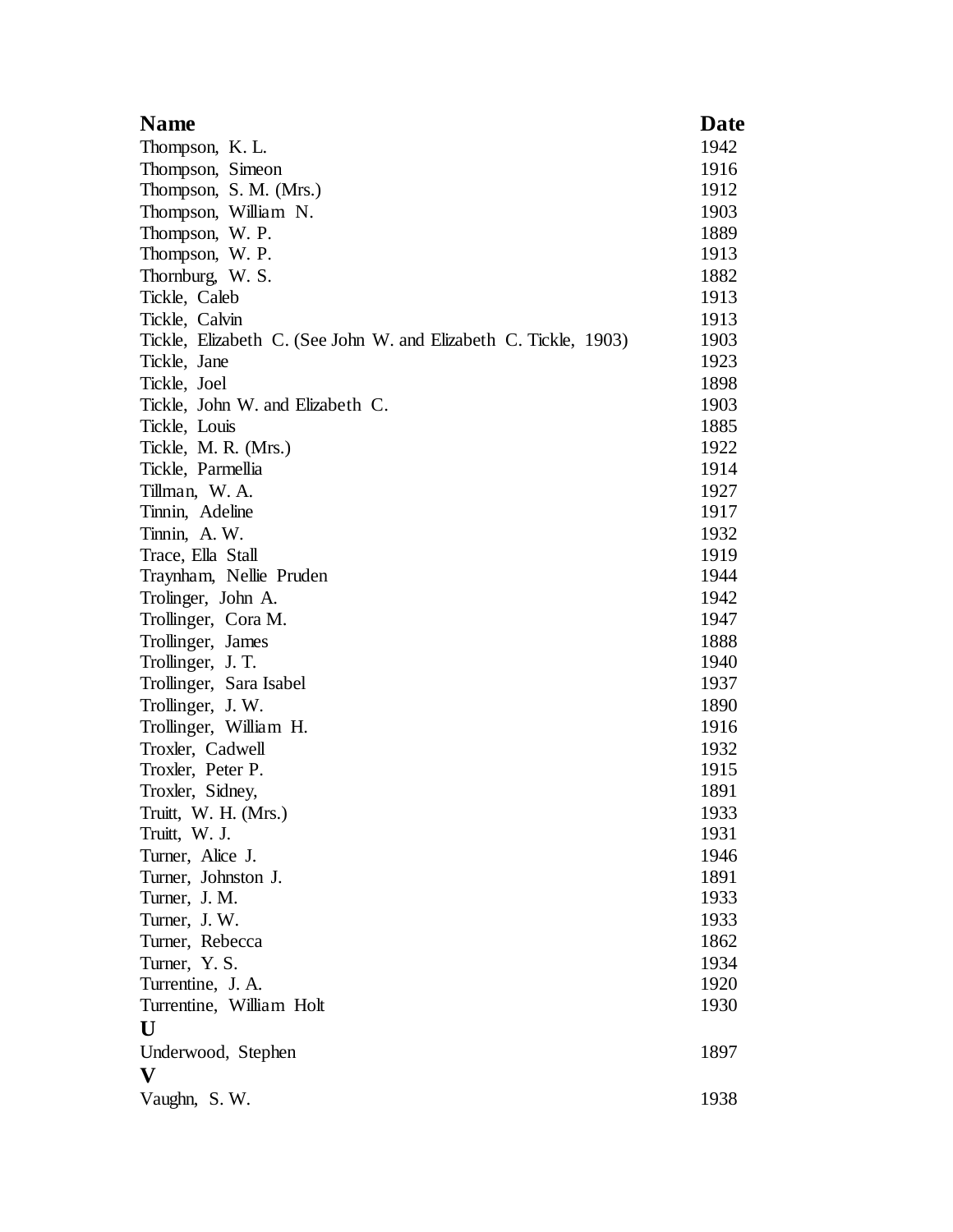| <b>Name</b>                                               | Date |
|-----------------------------------------------------------|------|
| Vaughn, W.T.                                              | 1913 |
| Vernon, John H.                                           | 1939 |
| Vestal, G. W.                                             | 1939 |
| Vincent, G. D.                                            | 1904 |
| Vincent, Isabella                                         | 1916 |
| Vincent, Joseph S.                                        | 1885 |
| Vincent, J.S.                                             | 1943 |
| Vincent, R.W.                                             | 1943 |
| Vincent, W. B.                                            | 1904 |
| W                                                         |      |
| Wadell, James Brock                                       | 1946 |
| Wagoner, H. A. J.                                         | 1945 |
| Wagoner, Lindon                                           | 1912 |
| Wagstoff, S.T.                                            | 1938 |
| Walker, Bedford B.                                        | 1885 |
| Walker, Celia D.                                          | 1903 |
| Walker, Harrison                                          | 1886 |
| Walker, Henry                                             | 1889 |
| Walker, Ida                                               | 1907 |
| Walker, John W.                                           | 1921 |
| Walker, J. C.                                             | 1919 |
| Walker, J. H.                                             | 1919 |
| Walker, Kelly W.                                          | 1935 |
| Walker, Lucinda                                           | 1901 |
| Walker, L. A.                                             | 1932 |
| Walker, Mary                                              | 1882 |
| Walker, Samuel                                            | 1873 |
| Walker, R. L.                                             | 1906 |
| Walker, W. A.                                             | 1878 |
| Walker, Walter E. (Dr.)                                   | 1930 |
| Wall, Augusta                                             | 1938 |
| Wallace, Mary Jane                                        | 1934 |
| Ward, Bethel                                              | 1932 |
| Ward, B. G.                                               | 1894 |
| Ward, Luther J.                                           | 1941 |
| Ward, Samuel Newton                                       | 1946 |
| Warren, J. A.                                             | 1919 |
| Warren, Y. B.                                             | 1916 |
| Watlington, Mary and Seller                               | 1911 |
| Watlington, Seller (See Mary and Seller Watlington, 1911) | 1911 |
| Wayrick, Phillip                                          | 1892 |
| Webb, G. W.                                               | 1918 |
| Webster, Charles F.                                       | 1914 |
| Webster, Elizabeth                                        | 1934 |
| Weedon, Sara F.,                                          | 1877 |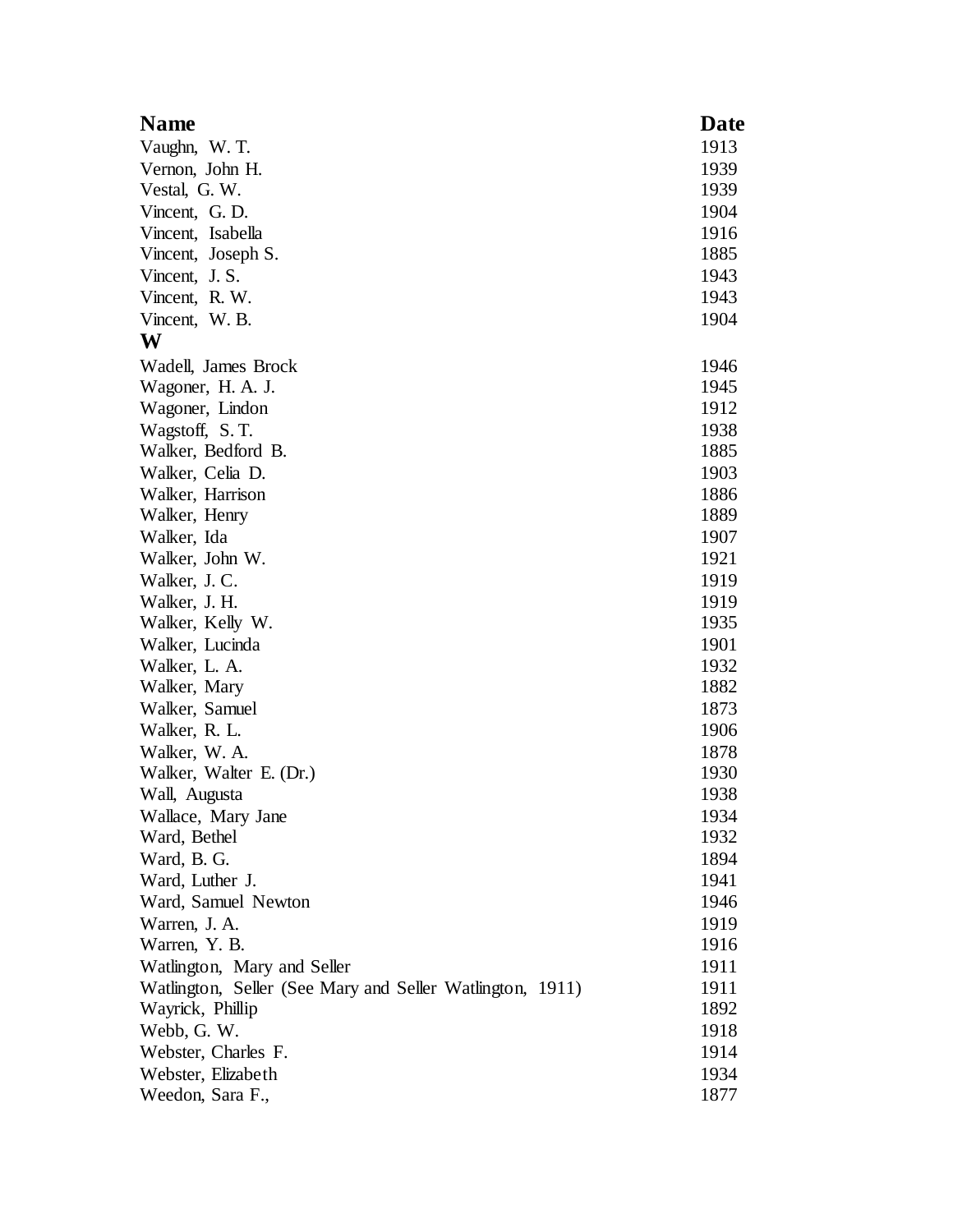| <b>Name</b>                 | Date |
|-----------------------------|------|
| Wells, Hiram                | 1913 |
| Wells, William              | 1879 |
| Wells, William A.           | 1908 |
| Whitaker, Lucy              | 1918 |
| White, Alfred               | 1895 |
| White, Edmund               | 1889 |
| White, D. H., (Mrs.)        | 1933 |
| White, Emma V.              | 1892 |
| White, F.L.                 | 1940 |
| White, George W.            | 1886 |
| White, J. Harvey            | 1946 |
| White, Samuel M.            | 1885 |
| White, William Elliott      | 1935 |
| White, W.W.                 | 1888 |
| Whitewell, David R.         | 1890 |
| Whitesell, Delila           | 1913 |
| Whitesell, Jacob            | 1880 |
| Whitesell, John             | 1911 |
| Whitmore, Charles           | 1931 |
| Whitsett, John C.           | 1884 |
| Whitted, Levi               | 1906 |
| Whittemore, A. J.           | 1931 |
| Whittemore, Pauline         | 1931 |
| Whitten, A. F.              | 1933 |
| Wiles, Agnes                | 1932 |
| Wilkins, W.T.               | 1904 |
| Wilkins, J.D.               | 1934 |
| Wilkinson, Eliza            | 1934 |
| Wilkinson, Helen M.         | 1945 |
| Williams, George Lincoln    | 1946 |
| Williams, J.D.              | 1918 |
| Williams, Jeter             | 1936 |
| Williams, Lodosca A.        | 1940 |
| Williams, Martha H.         | 1893 |
| Williams, W. Ashley         | 1937 |
| Williams, William A.        | 1913 |
| Williams, Zeno              | 1918 |
| Williamson, James (John) N. | 1922 |
| Williamson, James S.        | 1930 |
| Williamson, Mary E.         | 1937 |
| Wilson, George              | 1895 |
| Wilson, James H.            | 1901 |
| Wilson, James W.            | 1919 |
| Wilson, John W.             | 1881 |
| Wilson, Rufus D.            | 1901 |